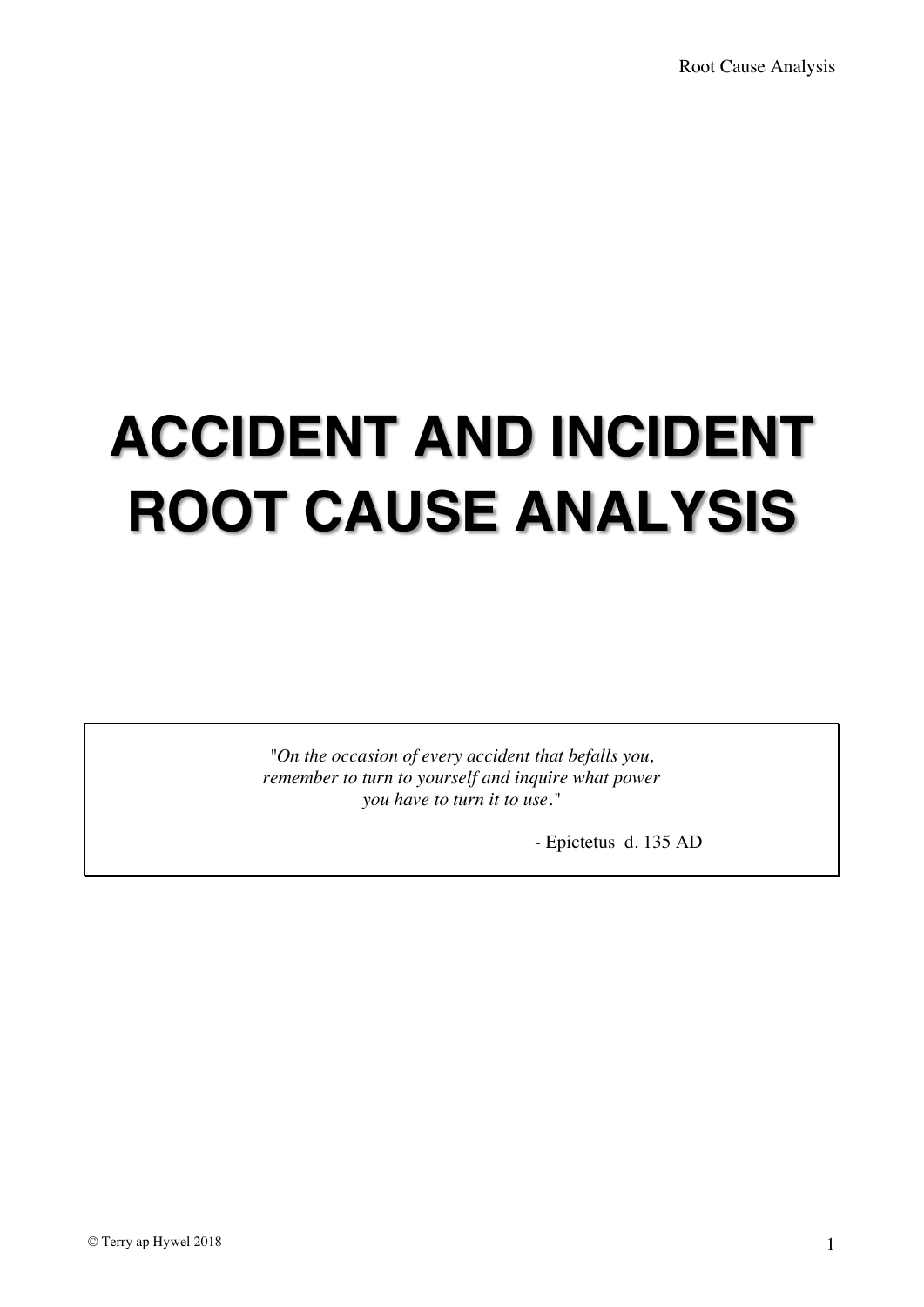#### **Table of Contents**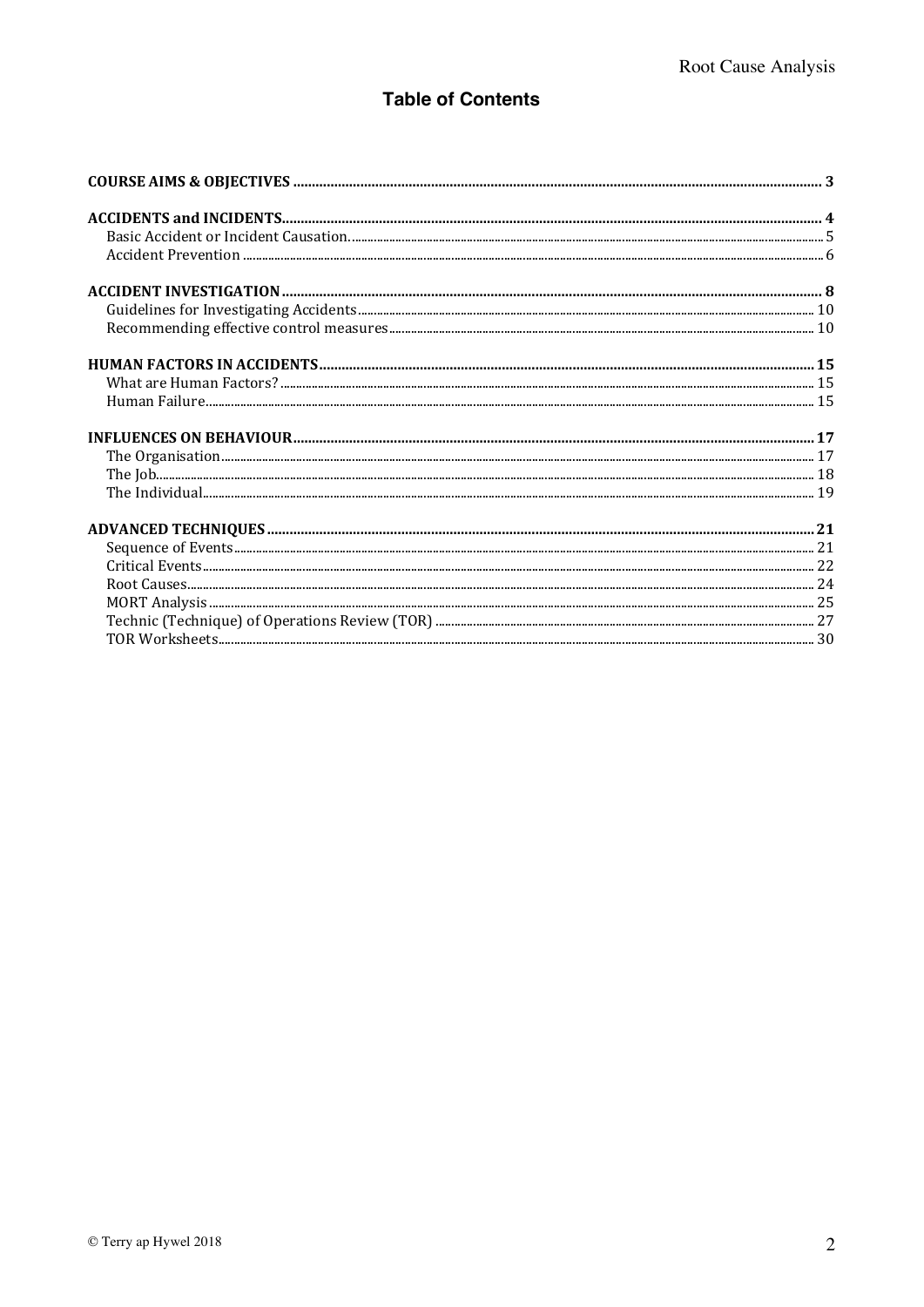## **COURSE AIMS & OBJECTIVES**

#### **Aims:**

*At the end of this course candidates should be able to:*

- Investigate events which led, or might have led to an injury;
- Use techniques to identify the root causes of accidents and incidents
- Prepare formal reports and make logical and cost effective proposals to prevent a repetition.

#### **Objectives:**

*Candidates will have a knowledge and understanding of:*

#### **Accident Prevention and Investigation**

The principles of accident prevention and the root **causes** of accidents.

The procedures for investigating accidents to identify the root cause.

Different root cause analysis techniques.

Course Content

Recap Basic Accident Causation and Investigation Human Factors in accident causation Human failure Active and Latent failures Errors and violations Job, individual and organisational factors affecting human reliability. Advanced techniques for gathering information Principles of sequence diagrams Event and causal factor analysis Multilinear Events Sequencing,  $etc.$ Critical event identification Fault tree, barrier and change analysis Advanced techniques for root cause identification "Tree techniques" MORT, etc. Checklist techniques TOR, etc. Syndicates exercises to explore the above throughout the day. Course Review.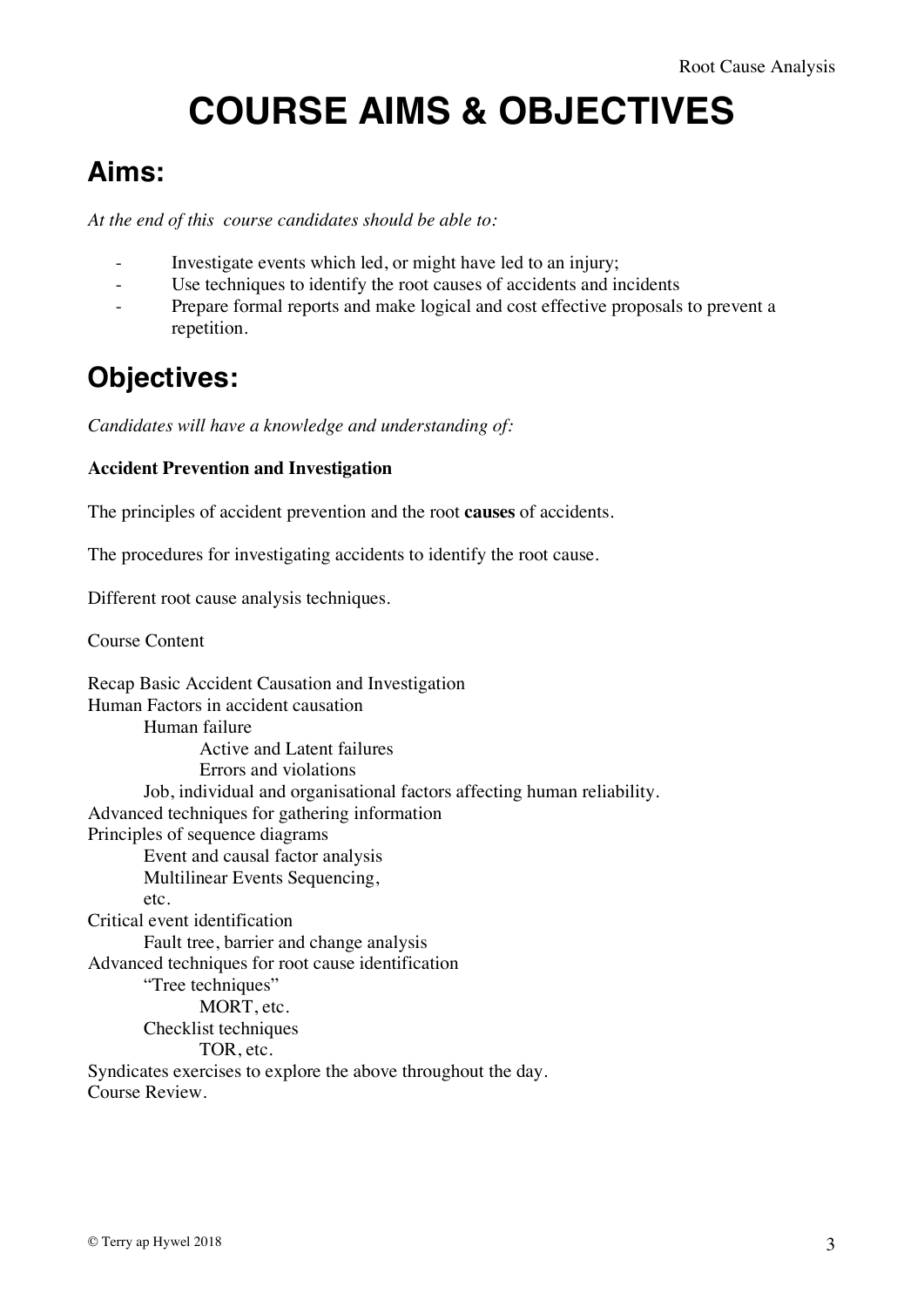## **ACCIDENTS AND INCIDENTS**

Health and safety management is about the prevention of accidents and ill health, but what is an accident?

### **Accident**

**- The most common definition is:- An unplanned, undesired occurrence which results in loss of any kind.**

#### **Incidents**

The above definition of an accident does not include those events that **could** have caused loss. Such events are often called incidents, near misses, close calls or near hits. Whatever term we use it is purely chance that prevents an incident from becoming an accident. The severity of injuries or damage resulting from an accident is also often a matter of chance.

There have been many studies carried out to try to establish a relationship between accidents and incidents. These are illustrated by accident triangles or accident icebergs.

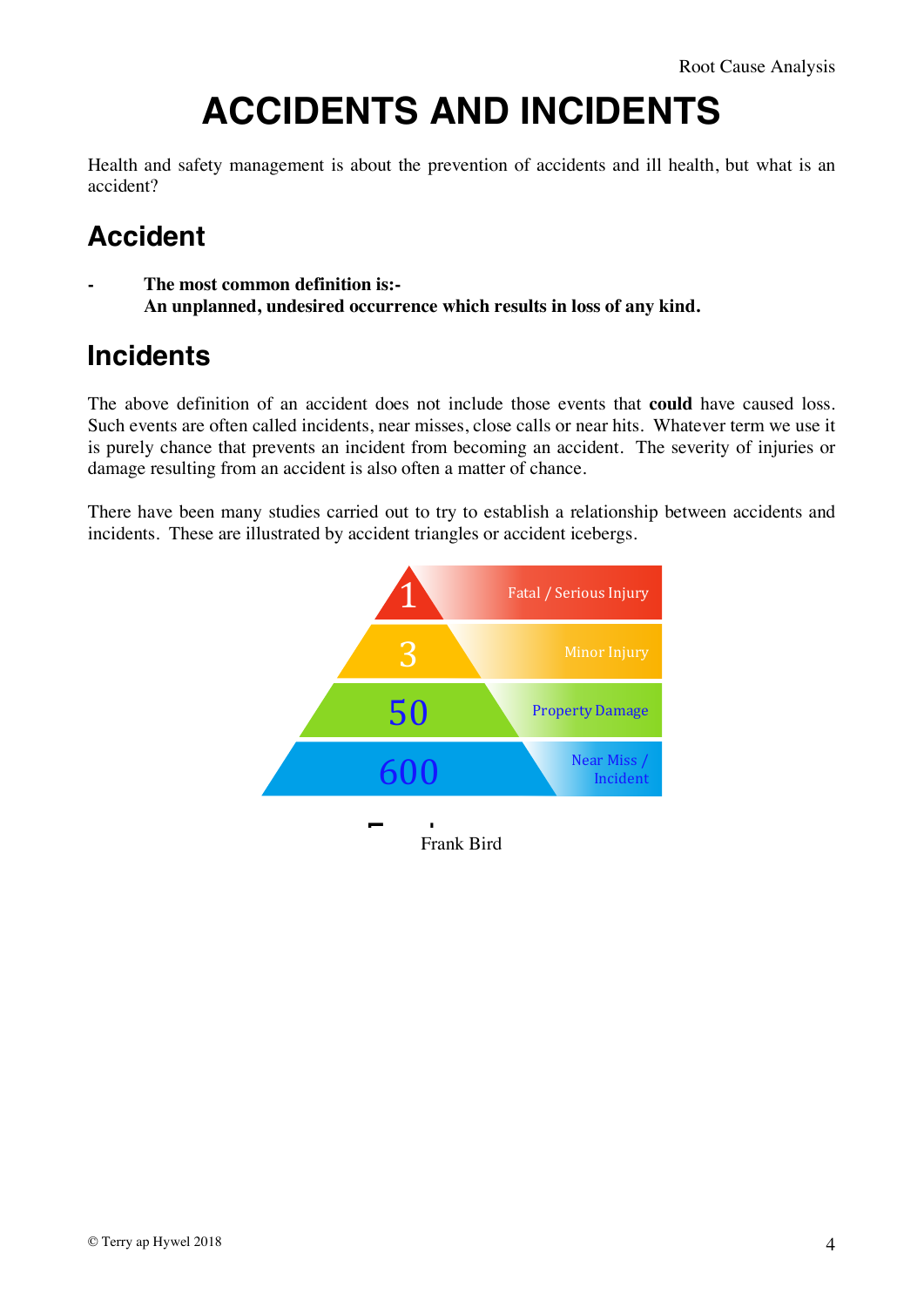### **BASIC ACCIDENT OR INCIDENT CAUSATION.**

There are always valuable lessons to be learned by investigating accidents, but our legislation requires employers to be pro-active – to identify hazards and to ensure they are adequately controlled. Any hazard not adequately controlled is "an accident waiting to happen".

#### **Hazard - Something with the potential to cause harm.**

Examples of hazards:-

| <b>Physical:</b>      | Moving parts of machinery, electricity, heat, noise, gravity |
|-----------------------|--------------------------------------------------------------|
| <b>Chemical:</b>      | Carbon monoxide, sulphuric acid, asbestos,                   |
| <b>Biological:</b>    | HIV virus, legionella, Hepatitis virus                       |
| <b>Psychological:</b> | Stress, shock, anxiety                                       |

Uncontrolled or poorly controlled hazards create unsafe acts and/or unsafe conditions and are almost always the result of underlying or organisational failures

**Unsafe Conditions** such as trailing cables, oil spills on floors, missing guards, unsecured ladders etc. are usually easy to spot during an inspection.

**Unsafe Acts** such as carrying passengers on a fork lift truck, grinding without goggles or climbing storage racks are more difficult to find during occasional inspections.

Many unsafe conditions are caused by unsafe acts therefore it is important to try to trace each unsafe condition back to its source.

Unsafe acts and unsafe conditions are almost always the result of **underlying failures**.

e.g. Lack of proper information or training, unsafe systems of work, poorly maintained or unsuitable equipment, poor planning, unclear responsibilities, poor supervision.

And these underlying failures are the symptoms of failure of management control which is the root cause of the majority of accidents.

#### **Root Cause**

There are many definitions but a most useful one is that used by Paradies and Busch (1988), that is:

#### **The most basic cause that can be reasonably identified and that management has control to fix**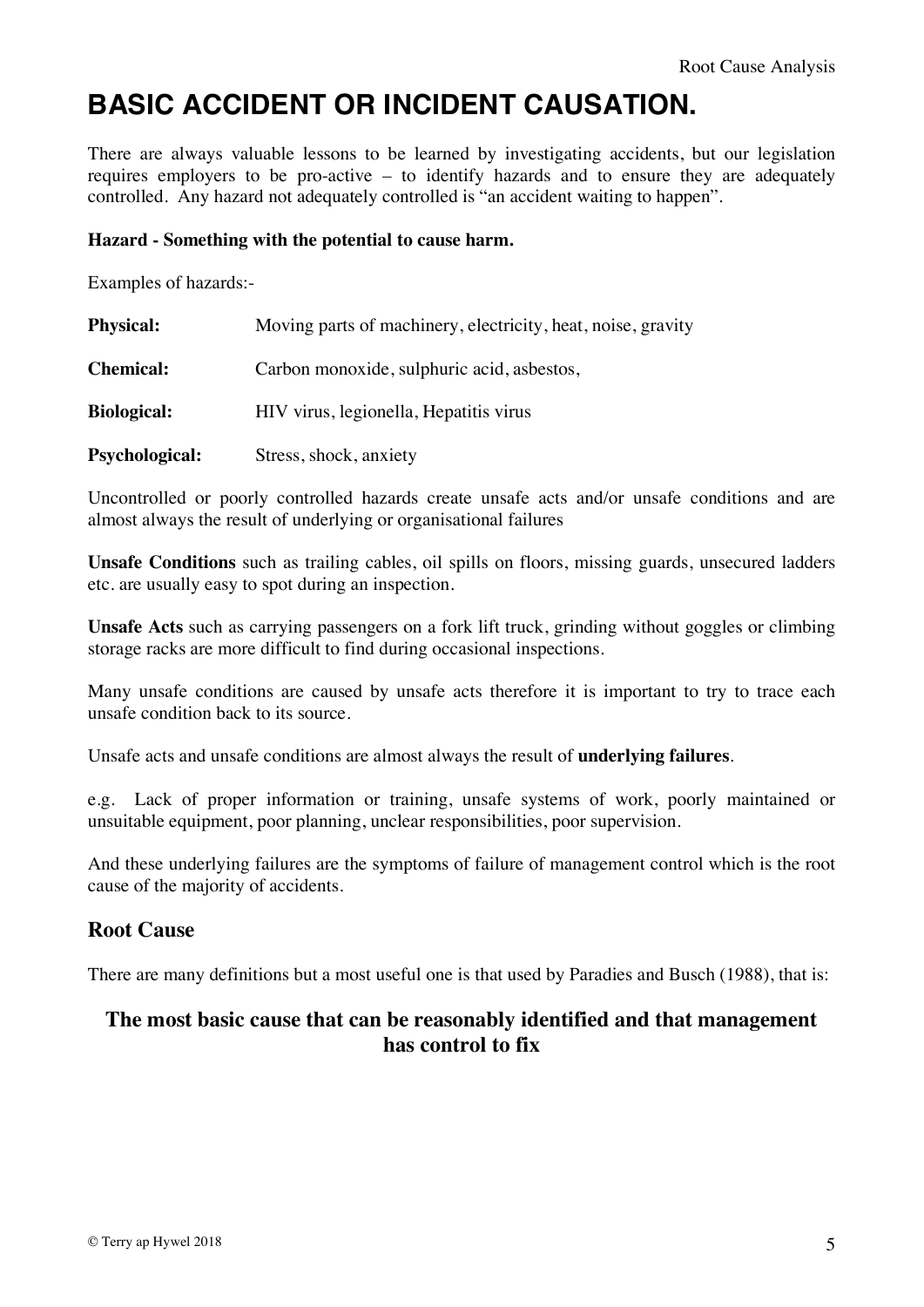#### **Domino Theory**

The Domino Theory of accident causation dates back to Heinrich in the 1930's. The theory has been developed over time by various writers and there are a few versions but the most widely accepted version is shown here.



- A = Lack of Management Control
- $B =$  Underlying Causes
- $C =$  Unsafe Conditions and/or Acts
- $D = Accidents$
- $E = \text{Injury, damage or other loss}$

The Injury domino is at the end of a line of dominoes and is the last to fall. The principle behind the theory is that the further back up the line of dominoes you concentrate your attention, the better the results. If you only react to accidents you will not deal with the unsafe conditions which cause them, by looking carefully at management control you can eliminate or reduce the underlying reasons that lead to unsafe conditions and acts.

### **ACCIDENT PREVENTION**

Accident investigation is therefore considered to be a reactive approach, it is unlikely to get to the root cause unless it is carried out very thoroughly. A proactive approach is to pay proper attention to management control by means of:

- setting clear policies, plans, aims and objectives
- clearly defined responsibilities
- well thought out procedures
- competent staff
- standards of performance
- measurement of performance.

The aim is to eliminate or reduce the opportunities for hazards to exist.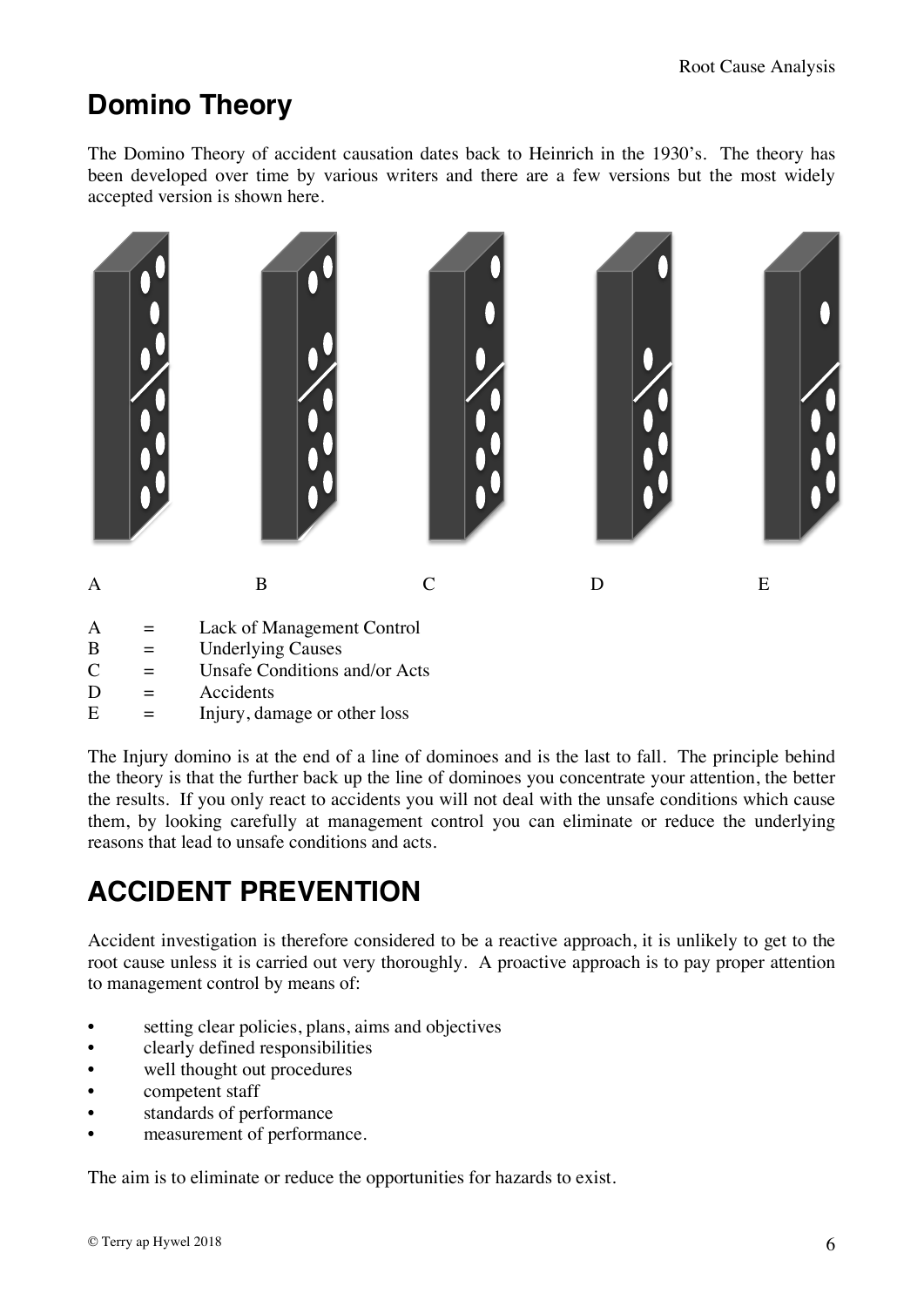It can be seen that these are the fundamental principles of managing anything, not just health and safety. The principles of accident prevention are therefore a matter of being in control of what goes on and directing activities toward the desired outcome whilst minimising the risk of undesired outcomes - it is called MANAGING.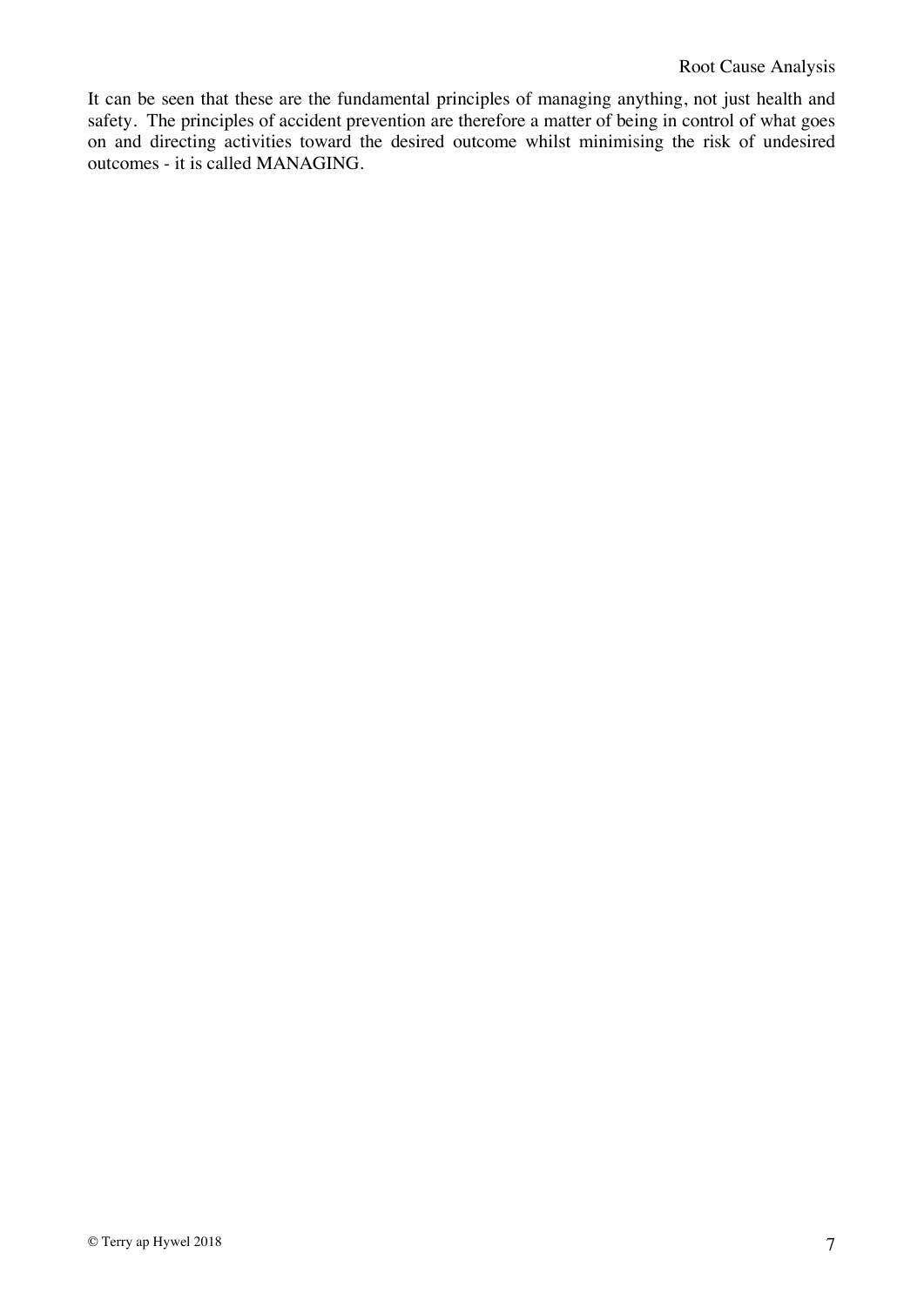## **ACCIDENT INVESTIGATION**

*"I keep six honest serving men. They taught me all I knew. Their names are What and Why and When and How and Where and Who."*

*-* Rudyard Kipling

There are a number of good reasons for investigating accidents

- To identify and eliminate the causes
- There is a statutory duty to report certain injuries, the report must include an account of the accident. (RIDDOR)
- To defend civil claims for compensation
- Employees Liability insurers require it
- To demonstrate concern about people's safety.

It is unwise to depend only upon accident investigations as a means of preventing accidents, nevertheless a lot can be learned from the thorough investigation of accidents. Any accident, or incident, is clear evidence of lack of control i.e. something has happened that should not have! Too often accident investigations fail to identify root causes because they:-

- only identify the cause of the injury, not the cause of the accident
- focus on the people or equipment that were at fault, ignoring the organisational controls that should have prevented them from being at fault
- look for a single cause when there may be several direct causes each of which resulted from some failure in the system of managing.

#### **Multi Cause Theory**

Accidents are often the result of the chance convergence of several indirect causes, each of which may result from several factors which need to be addressed.

#### **Example**

Late for an appointment, Mr Smith slips on a patch of oil. The accident report from would typically be completed as follows:

"Oil cleaned up with granules, Mr Smith should take more care in future."

A more thorough investigation might identify the source of the oil spillage as being a poorly maintained fork lift truck, subsequent inquiries might identify precisely what is wrong with the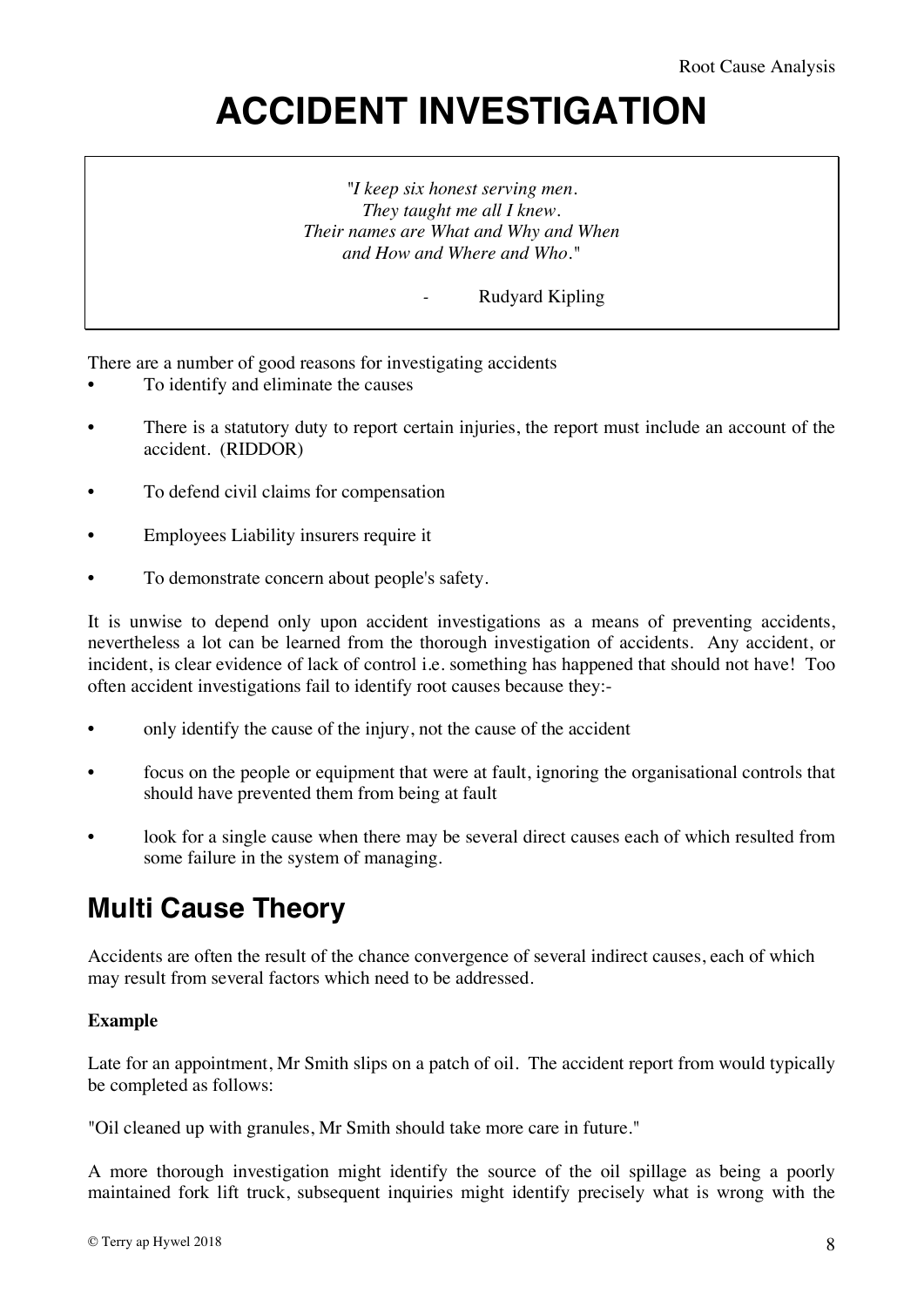maintenance procedures.

If Mr Smith was not taking proper care, why not? How can we ensure that he does so in future?

Why was the oil spillage not dealt with earlier, who is responsible for the area what are the procedures and standards, are they adequate? etc. etc.

The time and trouble taken to investigate an accident will depend upon the seriousness of the actual or potential damage or injury. However, every accident and near missshould be investigated and recorded.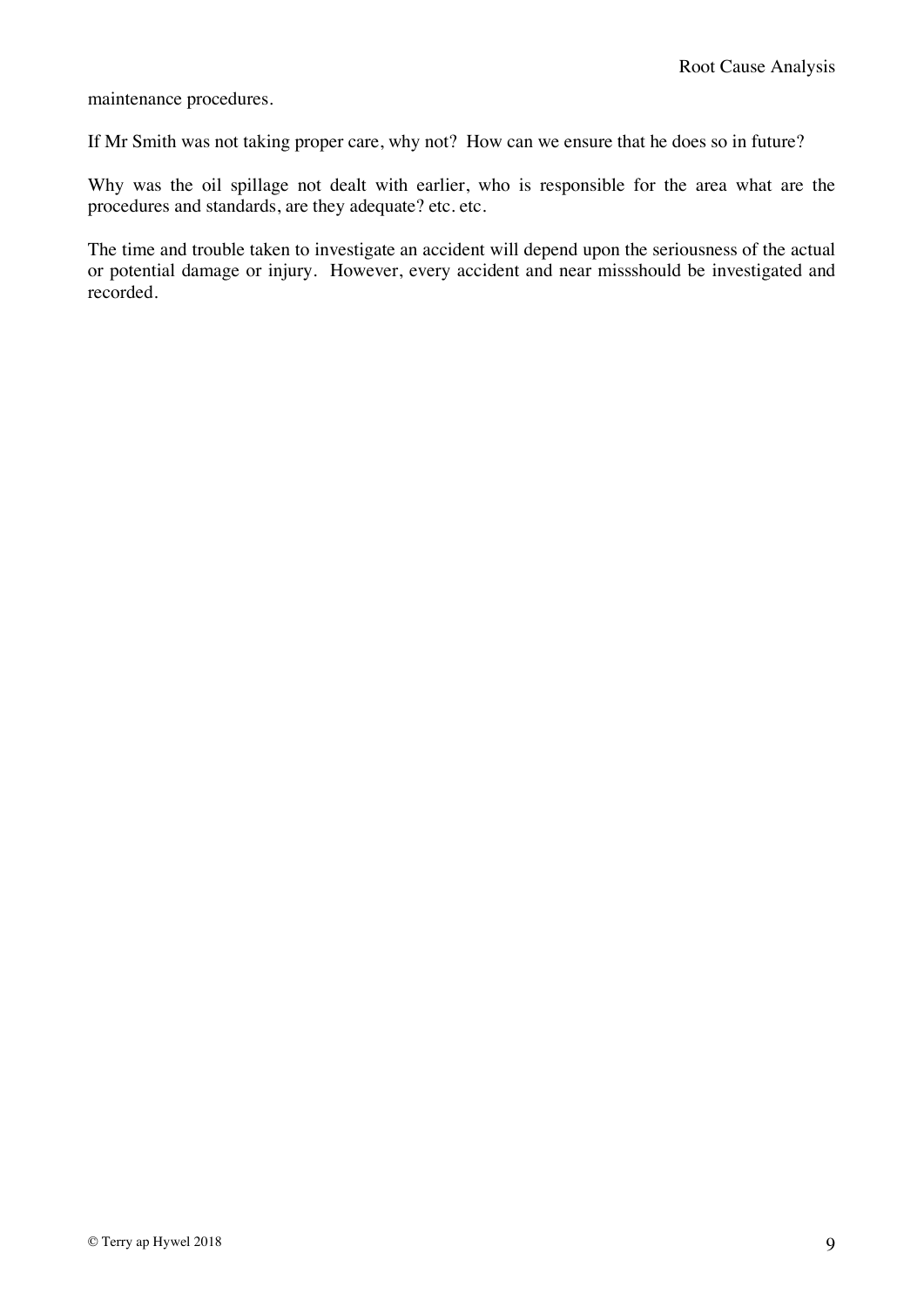### **GUIDELINES FOR INVESTIGATING ACCIDENTS**

- 1. Immediately following the accident and dealing with any injured party, record as much information as possible. In some cases, it is helpful to take photographs or make sketches. Measure and record dimensions that may be relevant (e.g. distance from guard, weight of load, etc.)
- 2. Establish the facts about the accident and the sequence of events leading up to it by interviewing witnesses. Statements may be taken on a voluntary basis. Employees may wish to consult their Trade Union representative before giving a statement.
- 3. Examine contradictory evidence for reliability and relevance.
- 4. Try to arrive at conclusions about the likely cause or causes of the accident and the circumstances that contributed to the situation. Consider the:-
	- Planned system of work, procedures, etc. relating to
		- $\circ$  Any materials and substances involved
		- $\circ$  The environment where the work took place (lighting, noise etc)
		- $\circ$  The equipment, tools, etc. Arrange for a specialist inspection if necessary.
		- $\circ$  The injured person and any other individuals involved age, training, experience, supervision, etc.

If any of the above factors were defective or below standard in some way, try to establish why this situation existed.

- 5. Take immediate action where possible to prevent further accidents.
- 6. Complete an accident report in accordance with Company procedure for reporting accidents.

### **RECOMMENDING EFFECTIVE CONTROL MEASURES**

An understanding of the principles of prevention and protection will help in the evaluation of the effectiveness of existing measures at the investigation stage, and will also assist in recommending further control measures required to reduce risk.

Any existing risk assessment should be reviewed after an accident to check that the control measures, were adequate.

As stated in regulation 3 of the MHSWR, risk assessment must be carried out by the employer in order to identify the measures to be taken to comply with the requirements of statutory provisions relevant to the organisation. The following now forms part of the MHSWR.

#### **SCHEDULE 1 Regulation 4**

#### GENERAL PRINCIPLES OF PREVENTION

(This Schedule specifies the general principles of prevention set out in Article 6(2) of Council Directive 89/391/EEC)[24]

(a) avoiding risks;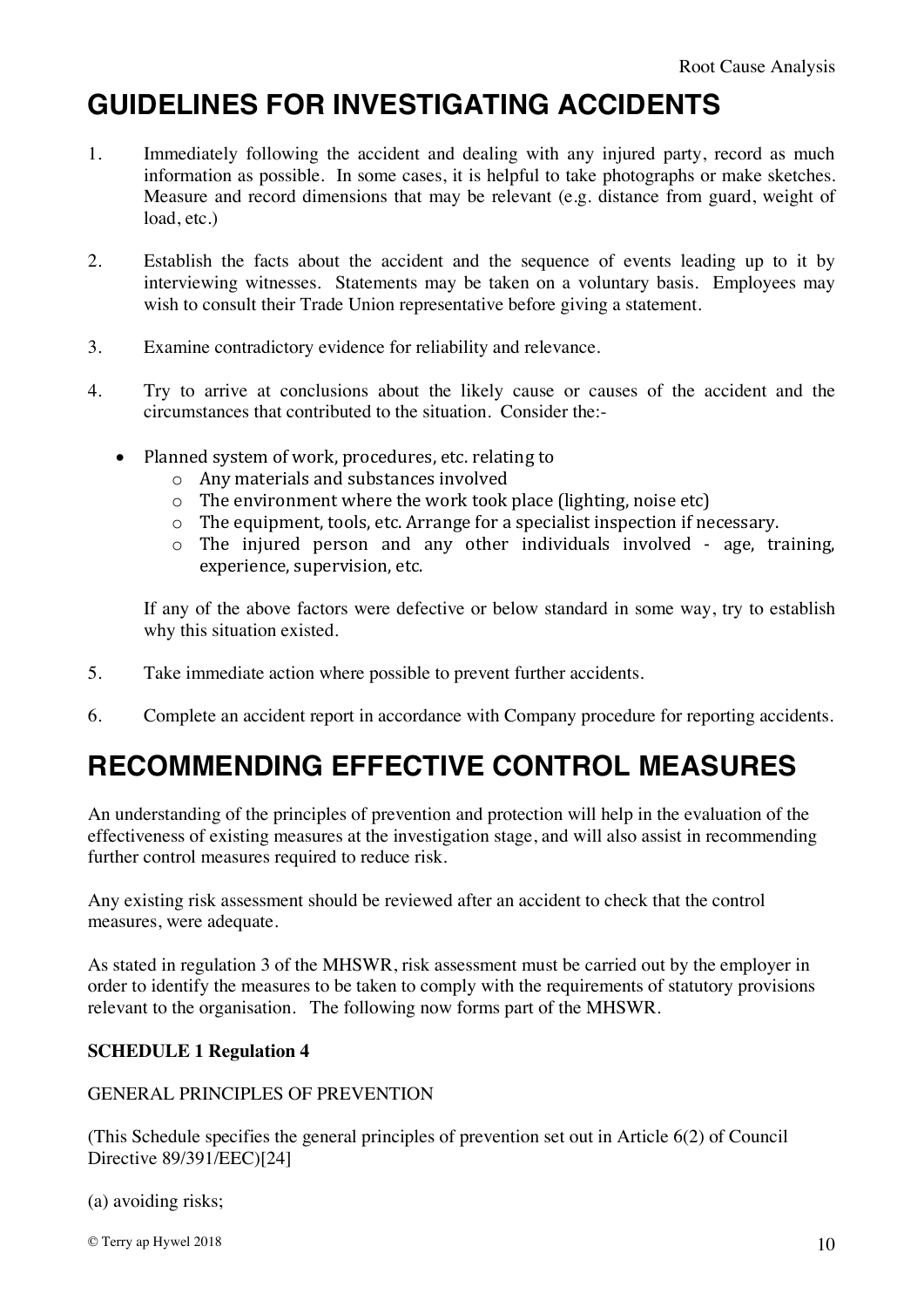(b) evaluating the risks which cannot be avoided;

(c) combating the risks at source;

(d) adapting the work to the individual, especially as regards the design of workplaces, the choice of work equipment and the choice of working and production methods, with a view, in particular, to alleviating monotonous work and work at a predetermined work-rate and to reducing their effect on health;

(e) adapting to technical progress;

(f) replacing the dangerous by the non-dangerous or the less dangerous;

(g) developing a coherent overall prevention policy which covers technology, organisation of work, working conditions, social relationships and the influence of factors relating to the working environment;

(h) giving collective protective measures priority over individual protective measures; and

(i) giving appropriate instructions to employees.

Almost every accident will involve an unsafe condition or conditions and some element of human error, such as unsafe acts or omissions. It is therefore essential to do as much as is reasonably practicable to prevent accidents and ill health by making safe the workplace, vehicles, plant, equipment, materials and procedures. This can be done by physical or mechanical means of hazard control (known as **safe place** controls) and by providing training, instruction and safe procedures (known as **safe person** controls). It is not good management (and will never be sufficient to avoid legal consequences) to do nothing about a hazard, leave it exposed and then simply put up a warning sign or tell people to be careful or just ask them to wear a hi-vis vest.

Safe place measures are physical or engineering measures intended to make safe the place of work and everything in it by using controls such as guards, local exhaust ventilation, level floors, good lighting and scaffolds.

Safe person measures are aimed at people, and attempt to raise perception of risk and increase skill. These include supervision, training, instruction, procedures and signs, and, as a last resort, personal protective equipment. This is a useful distinction for the assessor when considering risk control measures, as safe place controls are (generally) more effective than safe person controls in reducing risk. Also, it is almost always the case that for a particular hazard a mixture of controls will be needed in both categories to reduce risk as far as possible.

#### **Safe Place Controls**

One or (more usually) a number of safe place measures should be considered to control a hazard as a first step, before considering which safe person measures will be needed. (Most of the safe person measures will be necessary for all hazards. ) The basic strategies for providing a physical or engineering approach to control hazards is often summed up as "ERIC" (where there are no specific legal requirements for particular methods of risk control such as COSHH).

Eliminate the hazard. Reduce the risk of the hazard at source. Isolate the hazard by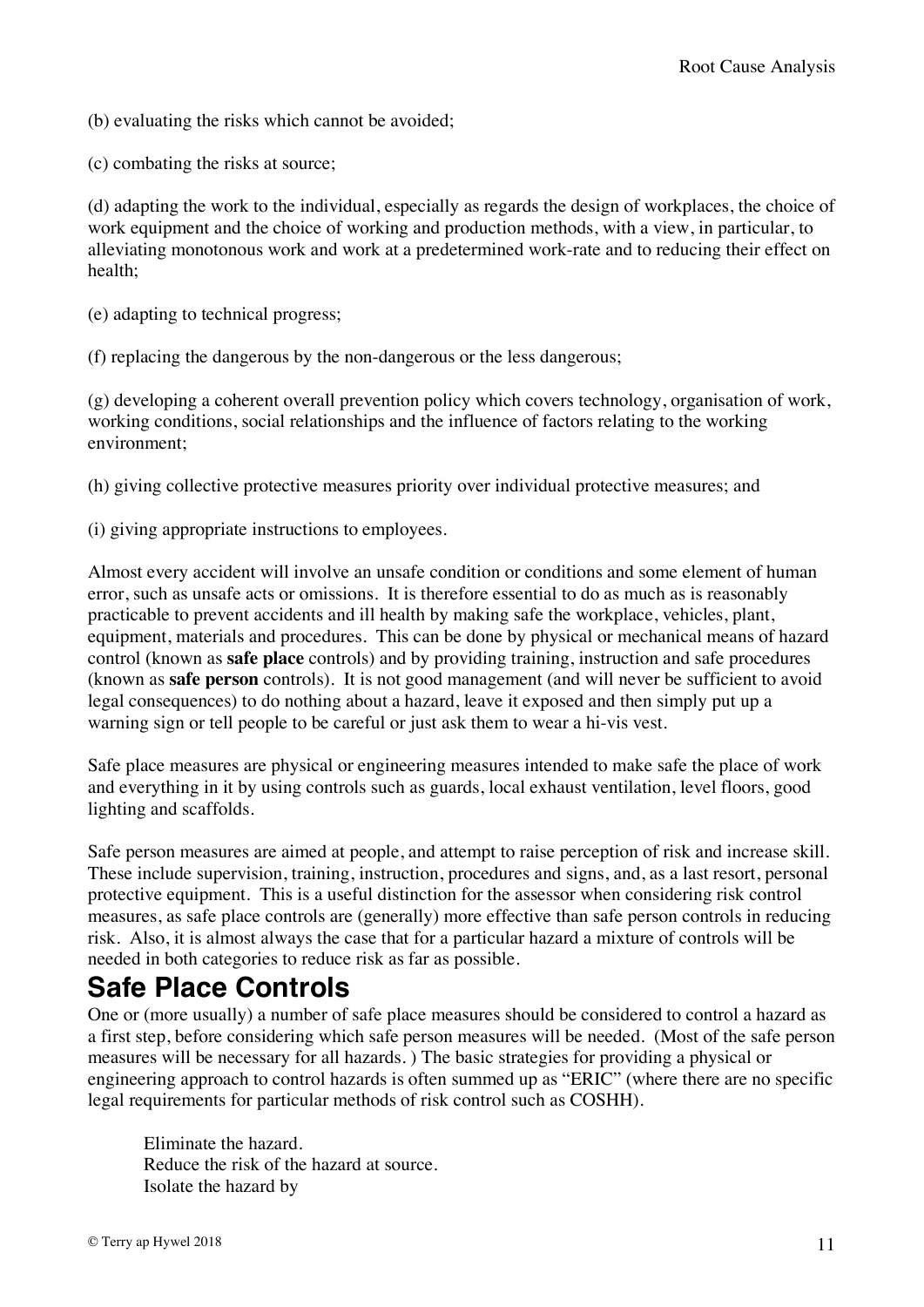Enclosing it, or By keeping people from it Control exposure to the hazard – time or quantity

In planning to control risks, the measures selected should be as near as possible to the top of the hierarchy of control. Those measures at the top of the hierarchy reduce risk more effectively than those at the bottom and so the assessor should consider control measures in these terms. This approach should be adopted even if all specific legislative requirements have been complied with, as legislation generally sets minimum standards. Note that a combination of more than one may be necessary in many cases.

#### **Safe Person Controls**

As well as providing "ERIC" safe place controls to prevent accidents or to protect people from hazards, there will always be a need to provide safe person controls, (These are often added to the acronym as ERIC "**S**aves **P**eople" which stands for "Safe systems of work" and "Personal Protective Equipment")

These measures are required to ensure that the physical controls remain effective, to raise awareness, and to increase protection of the individual. For example, even if a hazard has been eliminated, training and instructions will be necessary to ensure that a solvent-based adhesive is not purchased by someone in an organisation who is ignorant of the decision to use only a water-based alternative. Safe person controls include the following:

- written procedure
- permits to work
- training
- provision of information
- instructions
- supervision
- personal protective equipment.

This list is in no particular order, **although personal protective equipment is always considered a last resort.**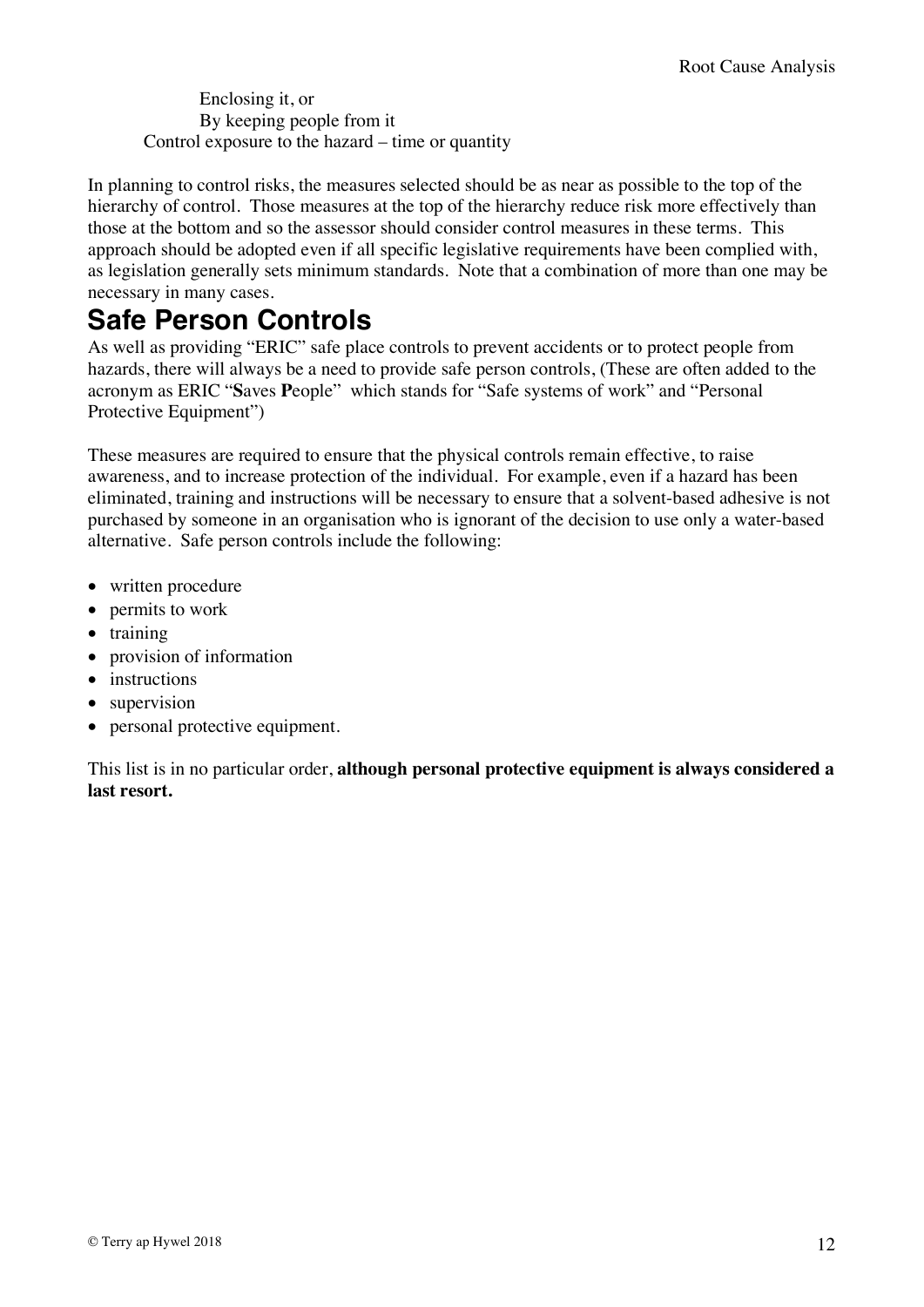### **Syndicate Exercise**

A manufacturing Company has a large number of factory buildings on a large site. Two painters employed by a Contractor working, more or less permanently at the factory on a long term contract basis were asked by the factory production foreman to clean and paint the steel valley gutter between two pitched roofs. The roofing material was corrugated asbestos cement. They were also asked to look along the roof for signs of damage as the roof was leaking in wet weather.

The painters obtained a ladder and climbed to roof level. They walked along the valley gutter and noticed that part of the ridge capping to one of the roofs had been displaced. One of the painters walked up the roof to have a closer look at the ridge, taking care to step on the roof bolts. The roof gave way under him and he fell to his death to the floor 40 feet below.



Consider this accident and answer the following.

- (Note: It may help you to answer the questions below if you consider PEOPLE, PLANT, PLACE and PROCEDURES.)
- 1. The direct causes (unsafe acts and conditions) of the accident.
- 2. The underlying failures that led to the direct causes.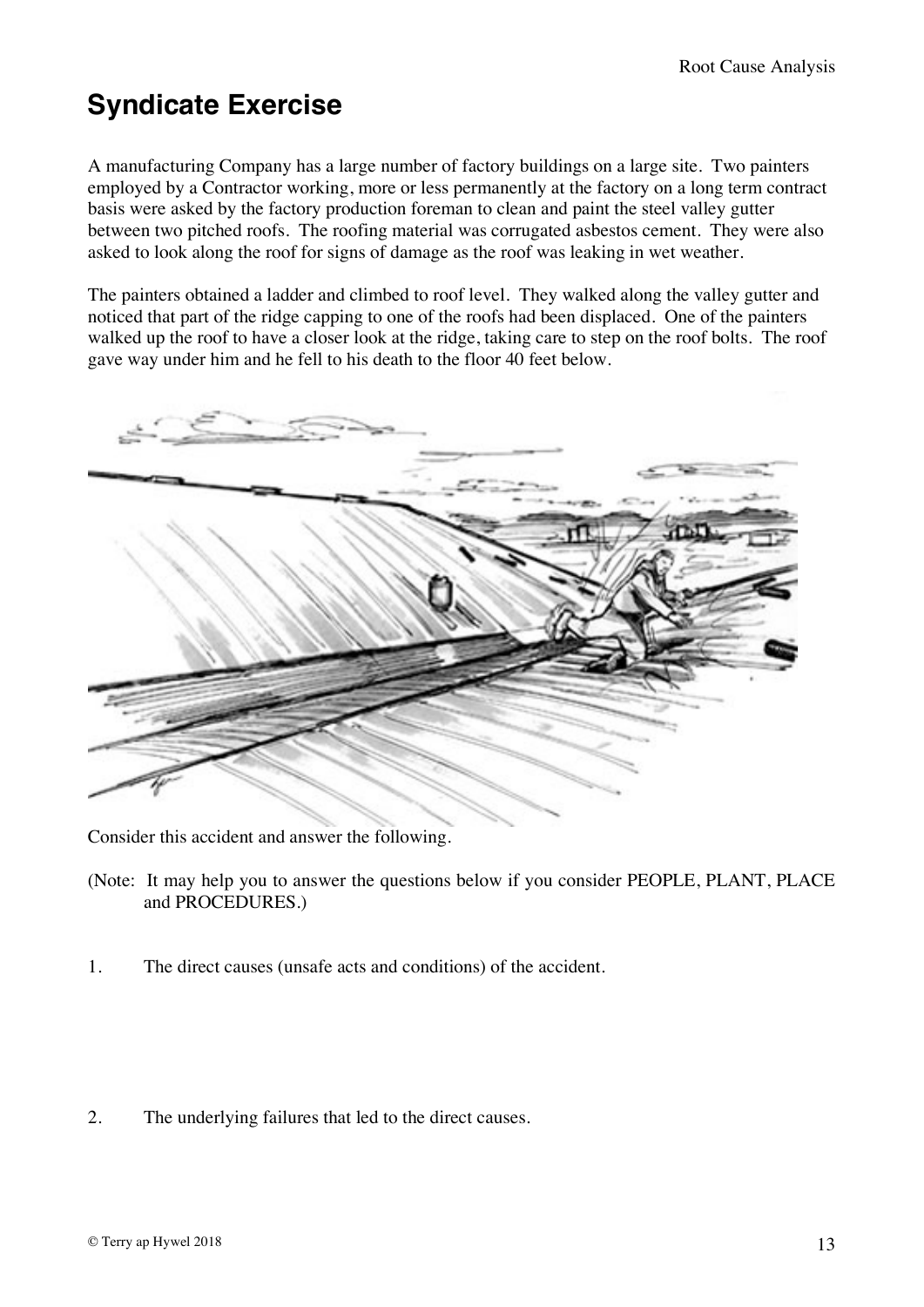3. The management system failures (root causes).

4. The immediate actions that can be taken following the accident.

5. The longer term actions that may be considered.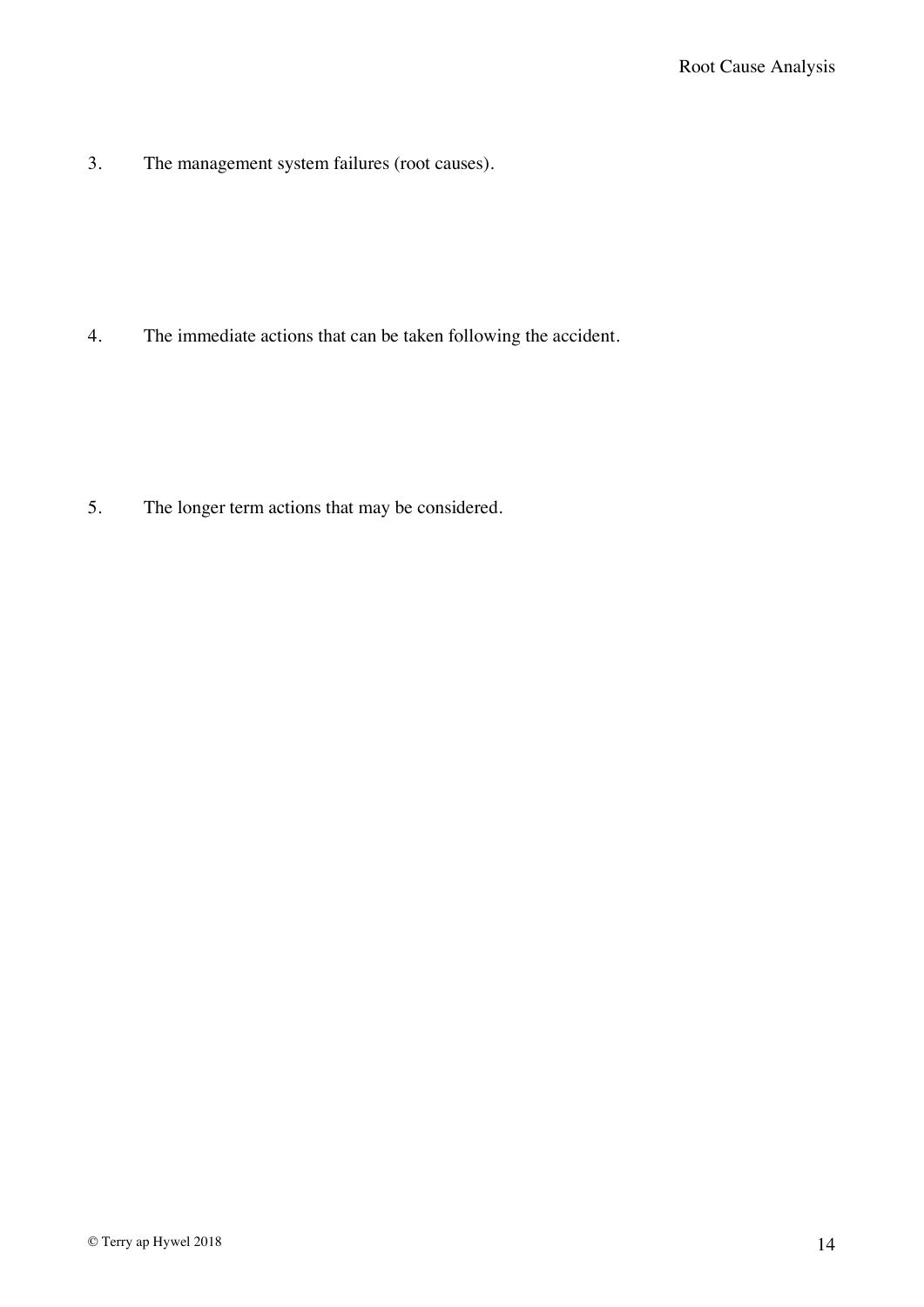## **HUMAN FACTORS IN ACCIDENTS**

*"You must learn from the mistakes of others. You can't possibly live long enough to make them all yourself"* Samuel Levenson

### **WHAT ARE HUMAN FACTORS?**

The traditional approach to health and safety was to concentrate on the 'hardware' aspects of work e.g. the plant, equipment, premises, substances etc. This approach is reflected in the legislation made under the Factories Act 1961 and earlier statutes.

It is now widely accepted that the majority of accidents at work are to some extent attributable to human as well as technical factors in the sense that actions (or inaction) of people initiated or contributed to the accidents.

#### **HUMAN FAILURE**

Any incorrect action by an individual is termed human failure and is often simply blamed on the individual who is 'guilty'. In fact the fallibility of individuals is almost entirely predictable.

Failures may be made by the injured person and/or others at the time of an accident – these are called **"Active Failures",** however many failures that cause accidents are made by decision makers such as managers, designers, etc. some time before an accident and are called **"Latent Failures".**

Failure to consider the human limitations of people to perceive, cope with, remember, process and act on information is expecting too much of people. Human failure can take the form of:-

**Errors** – where the person believes they are doing the right thing but is not.

**Violations** – where the person knows their actions are not in accordance with the rules or their training.

These can both be subdivided into further categories. (see next page)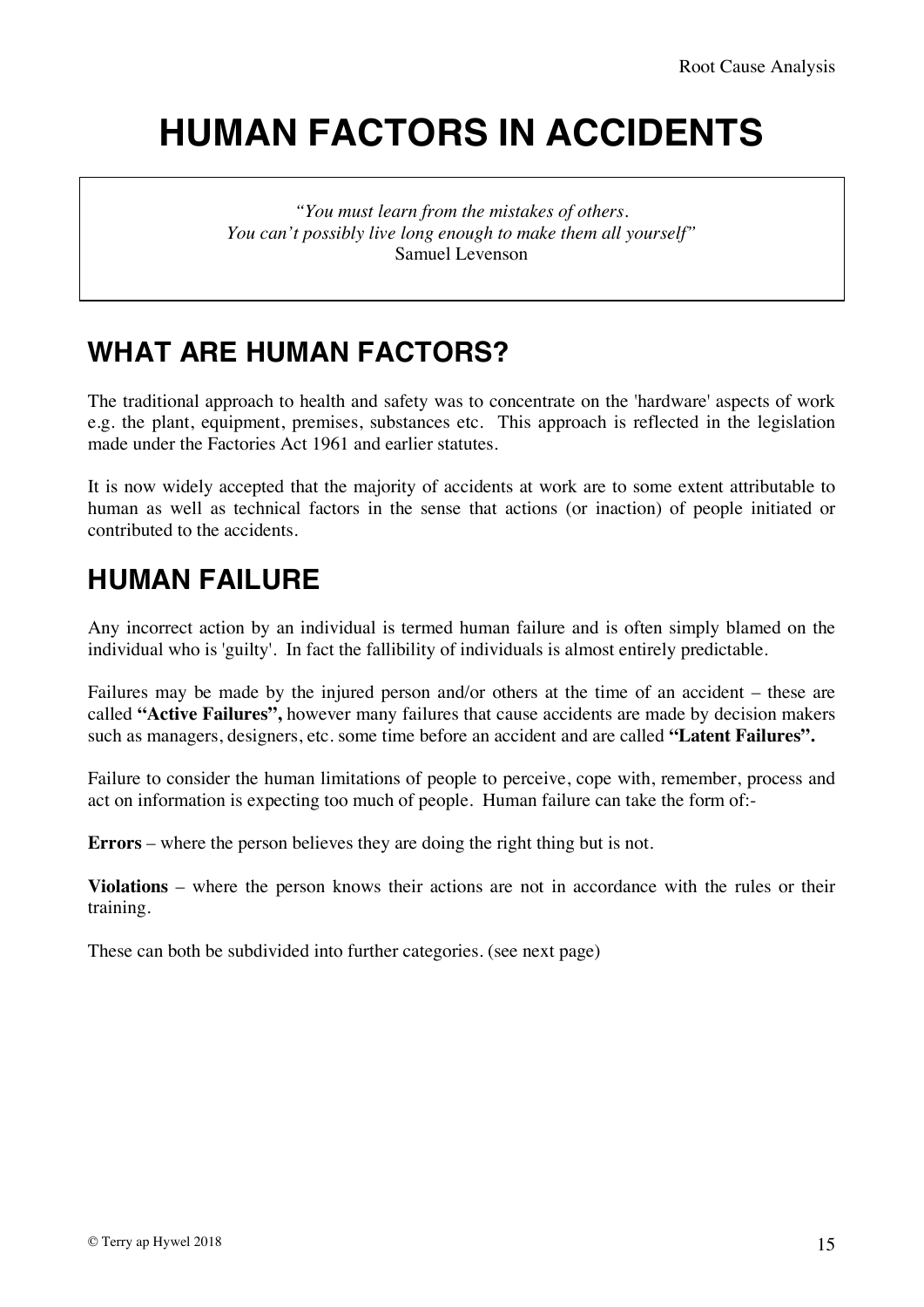

(HSG 48 – Reducing error and influencing behaviour. HSE 1999)

Dismissing human failure as careless or blameworthy behaviour is futile. Evidence of human error in accident investigation should lead to future preventive actions in the same way that evidence of mechanical failure would do. More pro-actively, the possibility and consequences of human error should form an important part of job safety analysis and risk assessment.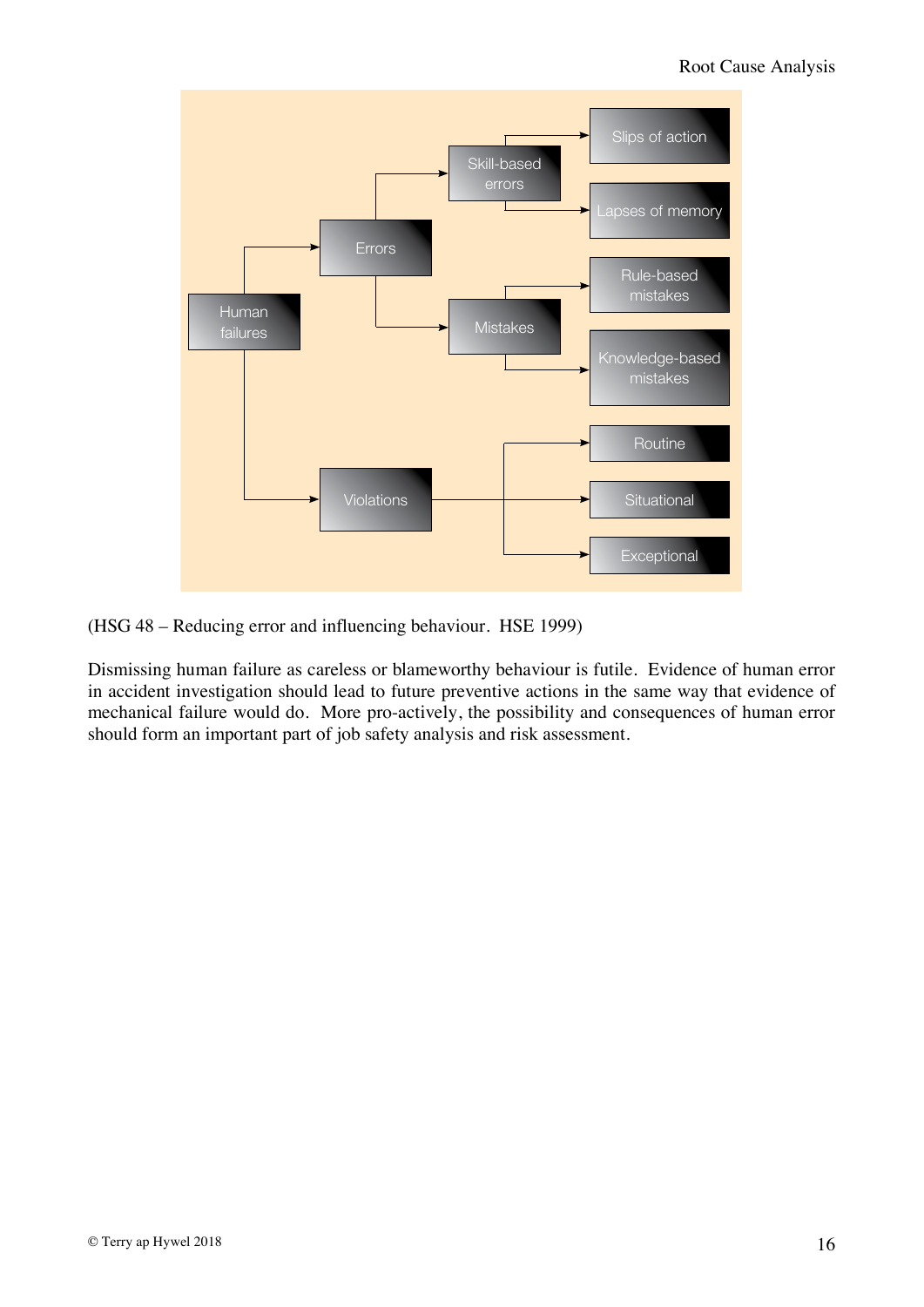#### **INFLUENCES ON BEHAVIOUR**  $T_{\rm H}$  . The HSE definition is to environmental, organisation refer to environmental, organisational and job INFLUENCES ON REHAVIOUR in a way we way was a series way to view way to view human factors in the safety of the safety of the safety o

How safely people behave at work is influenced by three factors



(HSG 48 – Reducing error and influencing behaviour HSE 1999)  $\begin{pmatrix} 1 & 1 & 1 \\ 1 & 1 & 1 \\ 1 & 1 & 1 \end{pmatrix}$ 

#### **THE ORGANISATION** whole workplace and working environment. *Mental match* involves the individual's

Those who have worked in more than one organisation will be aware that attitudes and patterns of accepted or 'normal' behaviour vary enormously. The extend to which the organisation's climate support health and safety is known as 'a safety culture'. This is defined by  $HSE$  as:-

*'the product of individual and group values, attitudes, competencies and patterns of behaviour that*  determine the commitment to, and the style and proficiency of, an organisation's health and safety *programmes.''*  of individual and group values, attitudes, competencies and patterns of design. Some characteristics such as personality are fixed and cannot be changed.

*Organisations with a positive safety culture are characterised by communications founded on mutual trust, by shared perceptions of the importance of safety, and by confidence in the efficiency* mutual trust, by shared perceptions of the importance of safety, and by confidence in the efficiency *of preventive measures.'*

Where poor safety cultures exist, individual or isolated attempts to improve health and safety are likely to meet with apathy or even resistance. In such organisations, strong commitment to health and safety is likely to be found only in the safety department.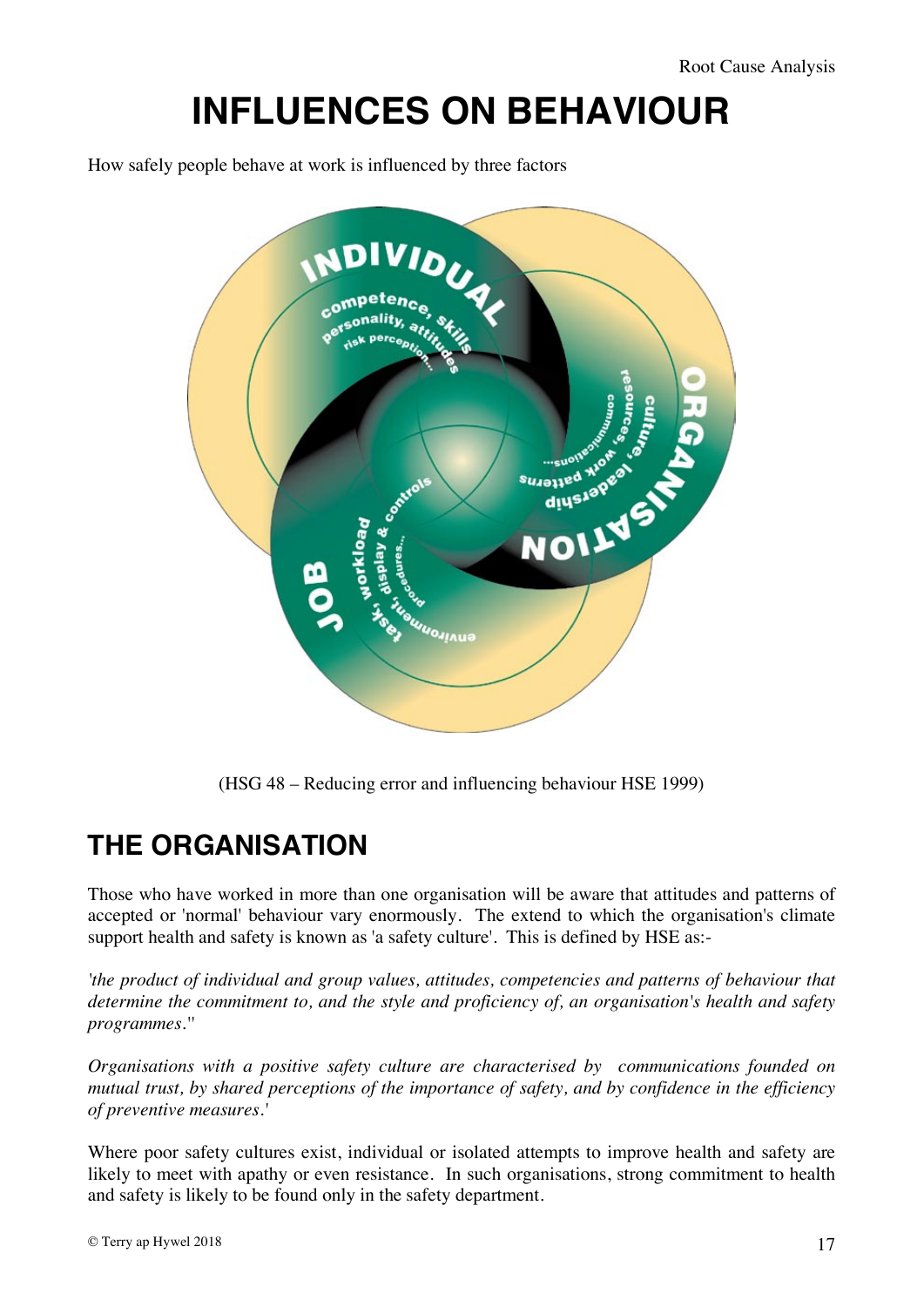### **THE JOB**

### **Ergonomics**

Work and the workplace are often planned only with the needs of the process or product in mind. Problems arise because people then have to try to adapt to unsuitable conditions. The ergonomic approach is to design equipment, plant, layout, tasks and other aspects of the work environment taking into account the mental and physical capabilities of the people who will be doing the job.

Major considerations include:

### **The Extent of Decision Making**

The need to make decisions provides interest and stimulation up to a point. Beyond that point it becomes stressful. The likelihood and possible consequences of incorrect decisions must also be considered. This will depend on:-

- the capabilities of the individuals
- the complexity of job
- the degree of automation
- individual perceptions of risk
- the level of encouragement to seek assistance
- the availability of information and assistance.

### **Design of Work Equipment**

The controls and information displays provided with work equipment should be designed not only for physical ease of use, but also to minimise the likelihood of errors being made. This should include:-

- adequate and clear information about faults and emergencies
- visible and understandable information displays
- feedback and confirmation following operators actions
- logical layout of controls
- controls operating in a consistent and expected way.

#### **Procedures and Instructions**

Written procedures are often ignored or misinterpreted. Instructions must be:-

- clear and unambiguous and understandable to the users
- checked for clarity and workability by means of feedback
- monitored for compliance by means of auditing.

### **The Working Environment**

Unsuitable physical working conditions (heat/cold, lighting, noise etc.) can affect people's attitudes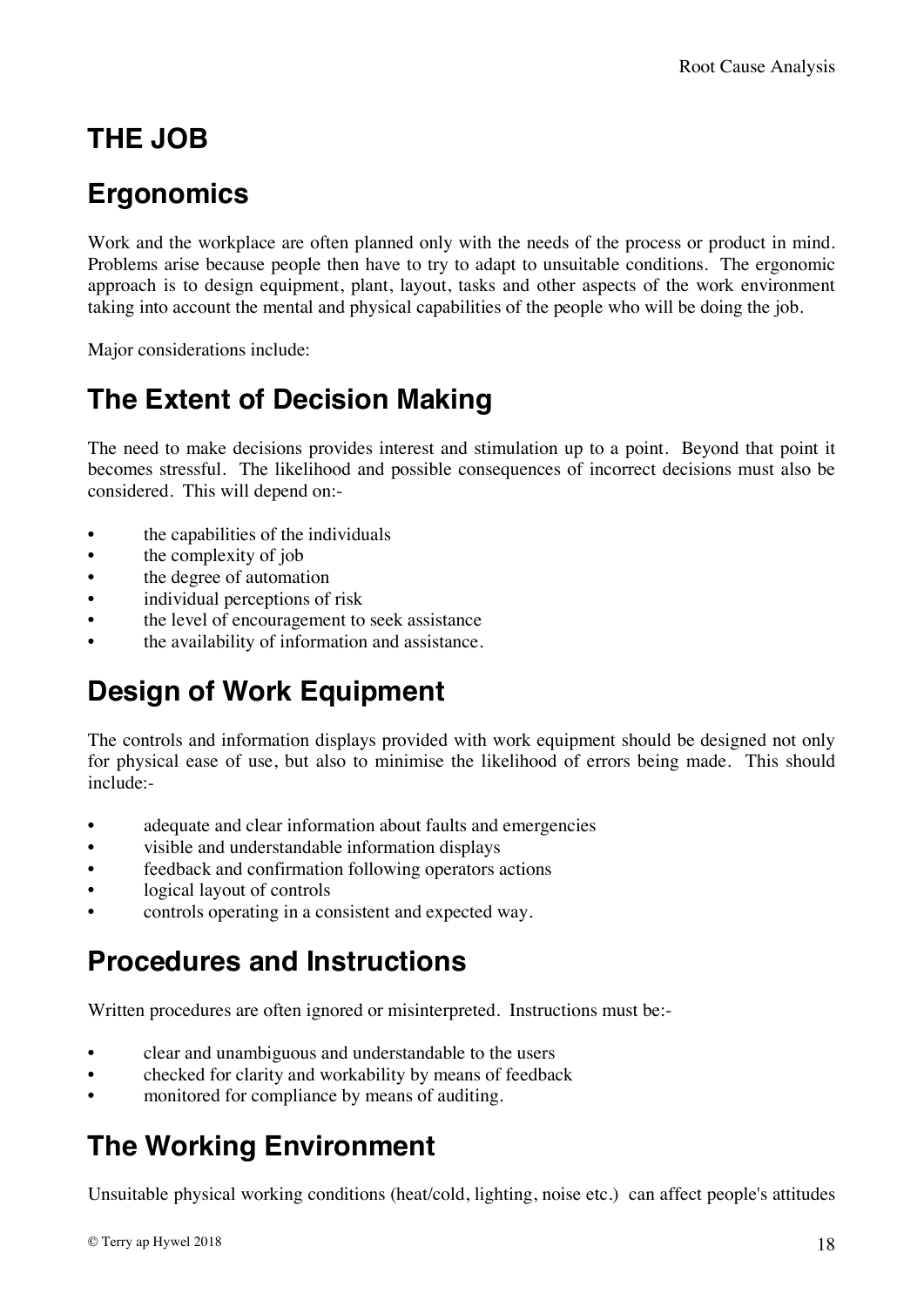and undermine any attempt to develop a safety culture. The physical stresses imposed by poor working conditions will also reduce people's ability to work effectively and think clearly. Poor working conditions can therefore have an indirect contribution to accidents in addition to the more obvious direct health risks. The physical environment of work must:-

- be maintained to identified standards
- be monitored

#### **Work Patterns**

Shiftwork and 'unsocial hours' working can affect the way in which people act at work. The natural rhymes of the human body may well result in individuals being more vulnerable at certain times of the day. What is more certain is that extended hours of work are likely to result in fatigue which is a contributory factor in many accidents. There are few statutory controls on the number of hours that may be worked, but this factor should be taken into account when assessing risk.

### **THE INDIVIDUAL**

Individual employees at all levels will have different habits, attitudes, skills, personalities, knowledge, physical and mental capabilities, also some of these characteristics will change from time to time as people are influenced by all sorts of factors including:

- age and physical condition
- stress
- motivation, job satisfaction
- home life
- ambition, job security

#### **Attitudes**

The response of individuals in a given situation is termed their attitude. Attitudes are formed by many factors including inherited personality traits, anxieties, experiences, expectations and behaviour learned from others. Many of these factors are outside the control of an organisation once an individual has been recruited. The culture of the organisation and the relationships between individuals and their colleagues, their managers and the organisation itself have a profound influence upon attitudes. Attitudes can be changed for the better or worse.

#### **Motivation**

The force which stimulates an individual to do something is termed motivation. Rules are not motivation, the desire to comply with rules is a measure of motivation. Unfortunately there are often forces at work which tend to motivate people into unsafe action. The possibility of saving time coupled with a strong though ill founded belief that, "I will get away with it" provides ample motivation for people to drive through amber traffic lights. The need to maximise the motivation for safe action whilst reducing any temptation towards unsafe action is paramount in developing **safe person strategies.** Participation and involvement in safety improvement can provide motivation. Emphasis of the positive benefits of safe behaviour is often more influential than continuous reminders about injury and ill health.

#### **Training**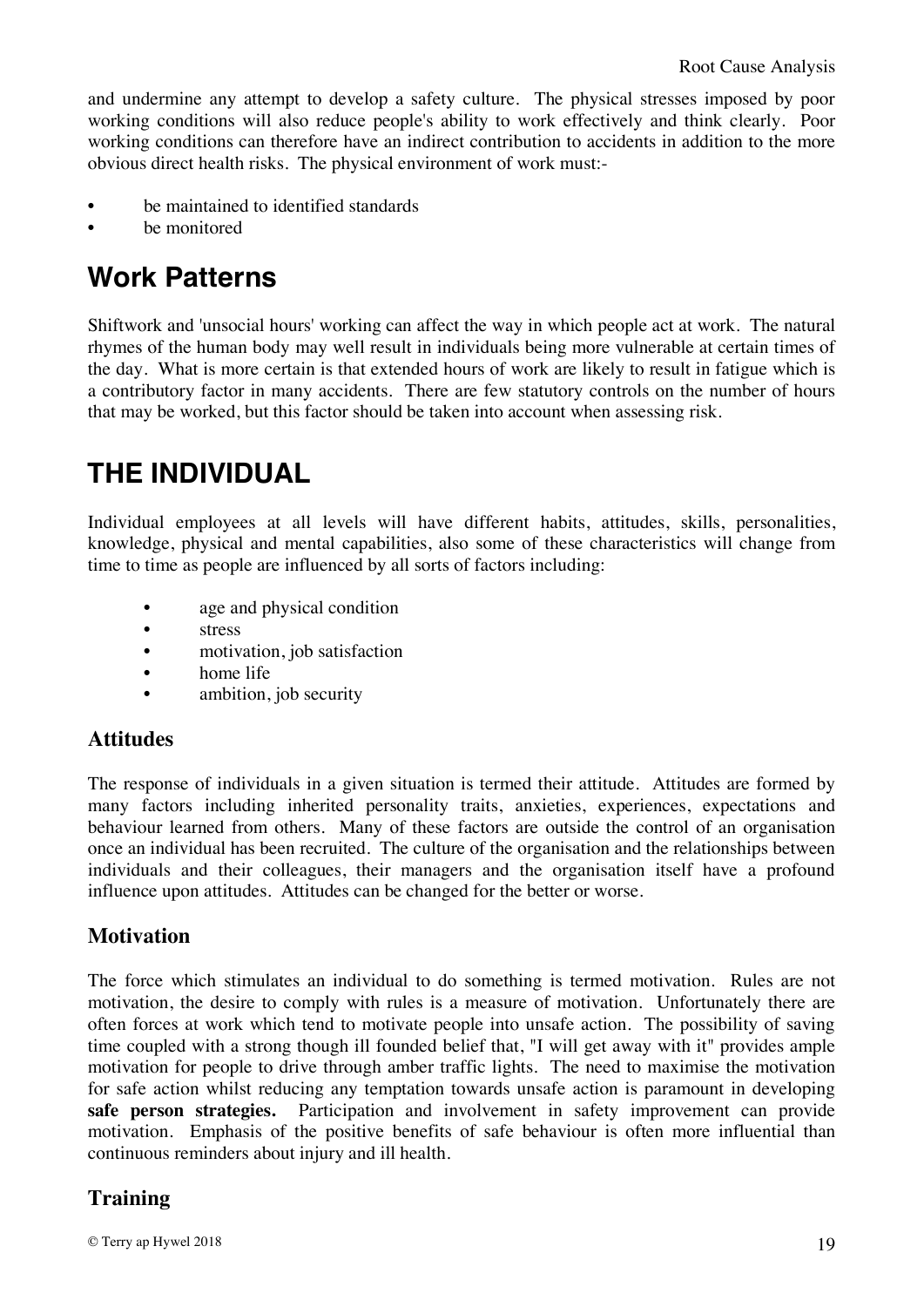Training and competence will obviously affect peoples ability to work safely and avoid accidents.

#### **Perception**

People tend to have mistaken and unfounded perceptions of risk. These are based on an individual's own limited experience. This creates the view that "if I have survived this long I will continue to survive" or "I have always got away with it before". This feeling of invulnerability seems to be directly related to the extent to which the individual is in control. Many people therefore feel safer when driving a car than when flying in a aircraft - they feel in control Perceptions of risk are also rationalised when convenient, people find excuses to justify unsafe behaviour when it suits them. Wedging open fire doors on a warm day, not wearing seat belts on the grounds that 'I may become trapped in a burning vehicle or drive into a lake' are both examples of rationalisation of known unsafe behaviour. Raising people's perception of the risks created by unsafe behaviour forms an important part of safety training.

#### **Mental and Physical Capabilities**

The limitations of machines and equipment are well known and are generally taken to ensure that equipment is not used beyond its capability. One of the fundamental principles of ergonomics is that people also have limitations, both physical and mental. Care to avoid subjecting people to mental or physical demands that are outside their limitations is an important aspect of work design and management.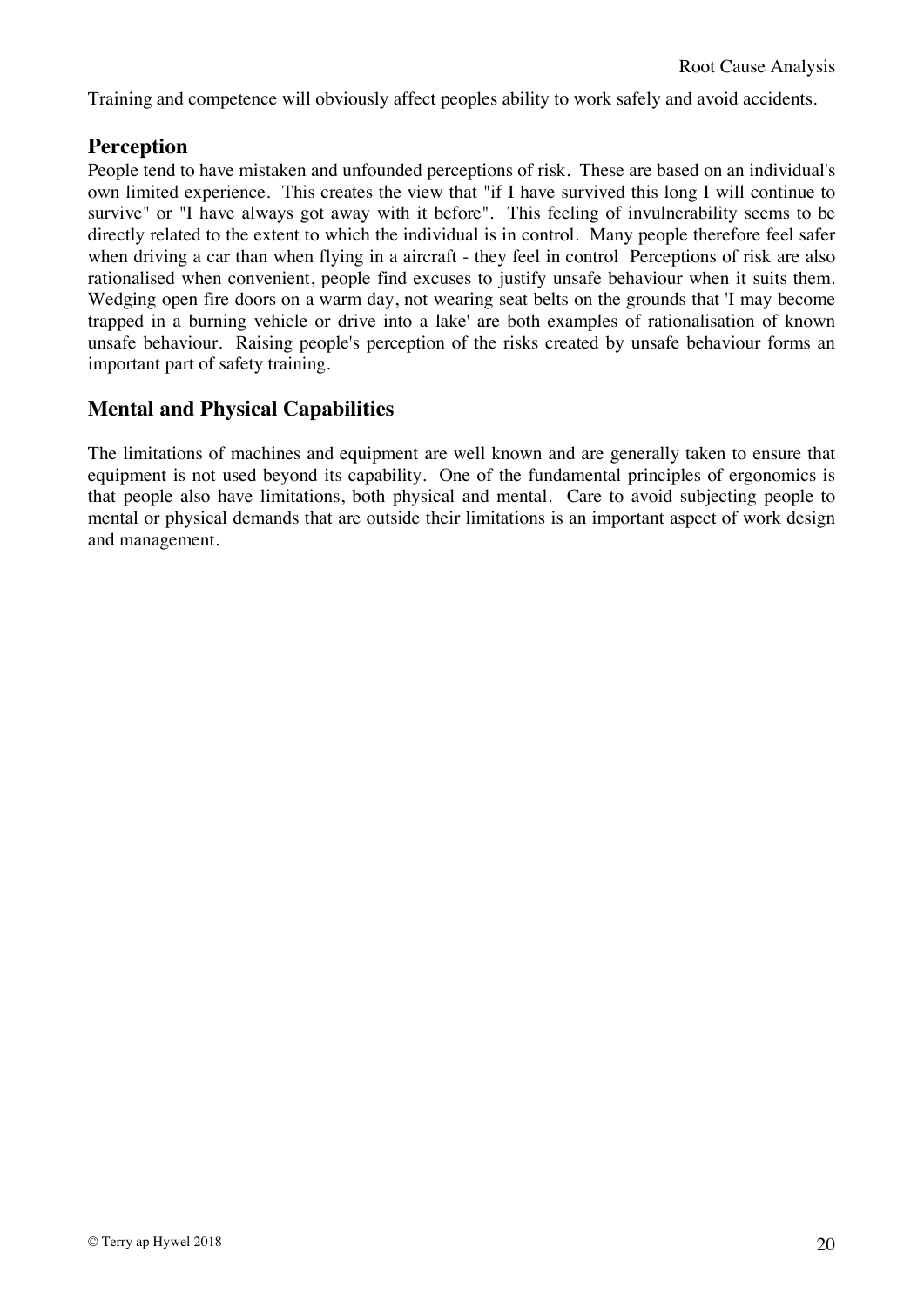## **ADVANCED TECHNIQUES**

These can be divided into techniques used to gather information and to determine the **sequence of events** or **critical factors** involved and techniques developed to analyse the **root causes**.

### **SEQUENCE OF EVENTS**

**Events and Causal (or Conditional) Factors Charting:** A process that first identifies a sequence of events and aligns them with the conditions that caused them. These events and respective conditions are aligned in a time-line. Events and conditions that have evidence are shown in solid lines but evidence is not listed; all others are shown in dashed lines. After this representation of the problem is complete, an assessment is made by "walking" the chart and asking if the problem would be different if the events or conditions were changed. This leads to causal factors that would then be evaluated using a tree diagram (discussed below).

Before starting the sequencing diagram it is necessary to define the end of the incident sequence. It is also be necessary to define the start point of the incident, but this may not become apparent until the investigation is underway. Typically, the diagrams start at the end point and work backwards identifying the most immediate contributing events first.

Basic construction principles for sequence diagrams are as follows



#### Chart Format

- All events are enclosed in rectangles, and conditions in ovals
- All events are connected by solid arrows
- All conditions are connected to other conditions and/or events by dotted arrows
- Each event or condition should be based upon valid evidence or, if presumptive, shown by dotted rectangles or ovals
- The primary sequence of events is depicted in a straight horizontal line (bold arrows are suggested)
- Secondary event sequences are presented at different levels
- Relative time sequence is from left to right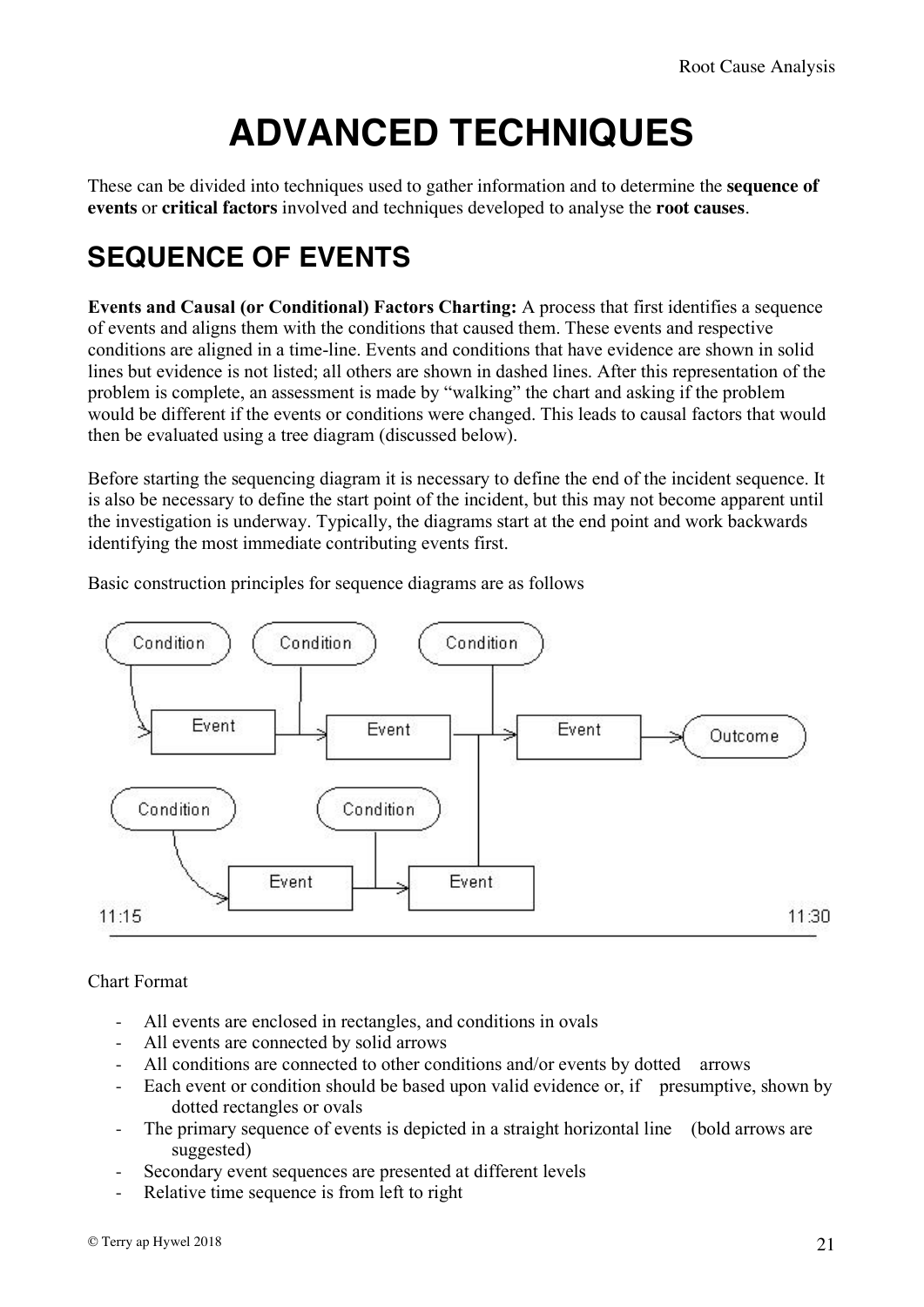Criteria for Events Description

- Events must describe an occurrence, not a condition
- Events must be described with one noun or verb
- Occurrence must be precisely described
- Events must describe one discrete action
- Events should be quantified when possible
- Events should range from beginning to end of the accident sequence
- Each event should be derived from the one preceding it

### **CRITICAL EVENTS**

**Change Analysis:** A six-step process that describes the event or problem; then describes the same situation without the problem, compares the two situations and writes down all the differences; analyses the differences and identifies the consequences of the differences. The results of the change analysis is the cause of the change and will frequently be tied to the passage of time and, therefore, easily fit into an Events and Causal Factors Chart, showing when and what existed before, during and after the change. Change analysis is nearly always used in conjunction with an

**Barrier Analysis:** An incident analysis that identifies barriers used to protect a target from harm and analyses the event to see if the barriers held, failed, or were compromised in some way by tracing the path of the threat from the harmful action to the target. A simple example is a guard on a circular saw. The saw blade is the threat, the guard is the barrier, and the target is a human. If the guard somehow fails and a human is injured, the barrier analysis would seek to find out why the barrier failed. The cause of this failure is then identified as the root cause.

Energy Trace & Barrier Analysis (ETBA), or "Barrier Analysis" as it is usually called, is used to produce a clear set of episodes, or subjects, for MORT analysis. It is an essential preparation for MORT analysis.

| <b>Energy Flow</b><br>or harmful Agent, adverse<br>environment condition | Target<br>Vulnerable person or<br>thing | Barriers & Controls<br>to separate Energy and Target |
|--------------------------------------------------------------------------|-----------------------------------------|------------------------------------------------------|
|                                                                          |                                         |                                                      |
|                                                                          |                                         |                                                      |
|                                                                          |                                         |                                                      |
|                                                                          |                                         |                                                      |

Table 2. Barrier analysis format

"Energy" refers to the harmful agent that threatens or actually damages a "Target" that is exposed to it. Although "Energy" and Energy-Flow are the terms most often used, harmful agents can include environmental conditions (e.g. biohazards, limited oxygen).

"Targets" can be people, things or processes – anything, in fact, that should be protected or would be better not disturbed by the "Energy". MORT defines an accident in terms of loss, so at least one of the targets in the accident sequence has to be valuable. However, incidents (sometimes called near-misses or near-hits) are also of interest.

The "Barrier" part of the title refers to the means by which "Targets" are protected from "Energies". As well as barriers (the nature of which is purely protective), the analysis also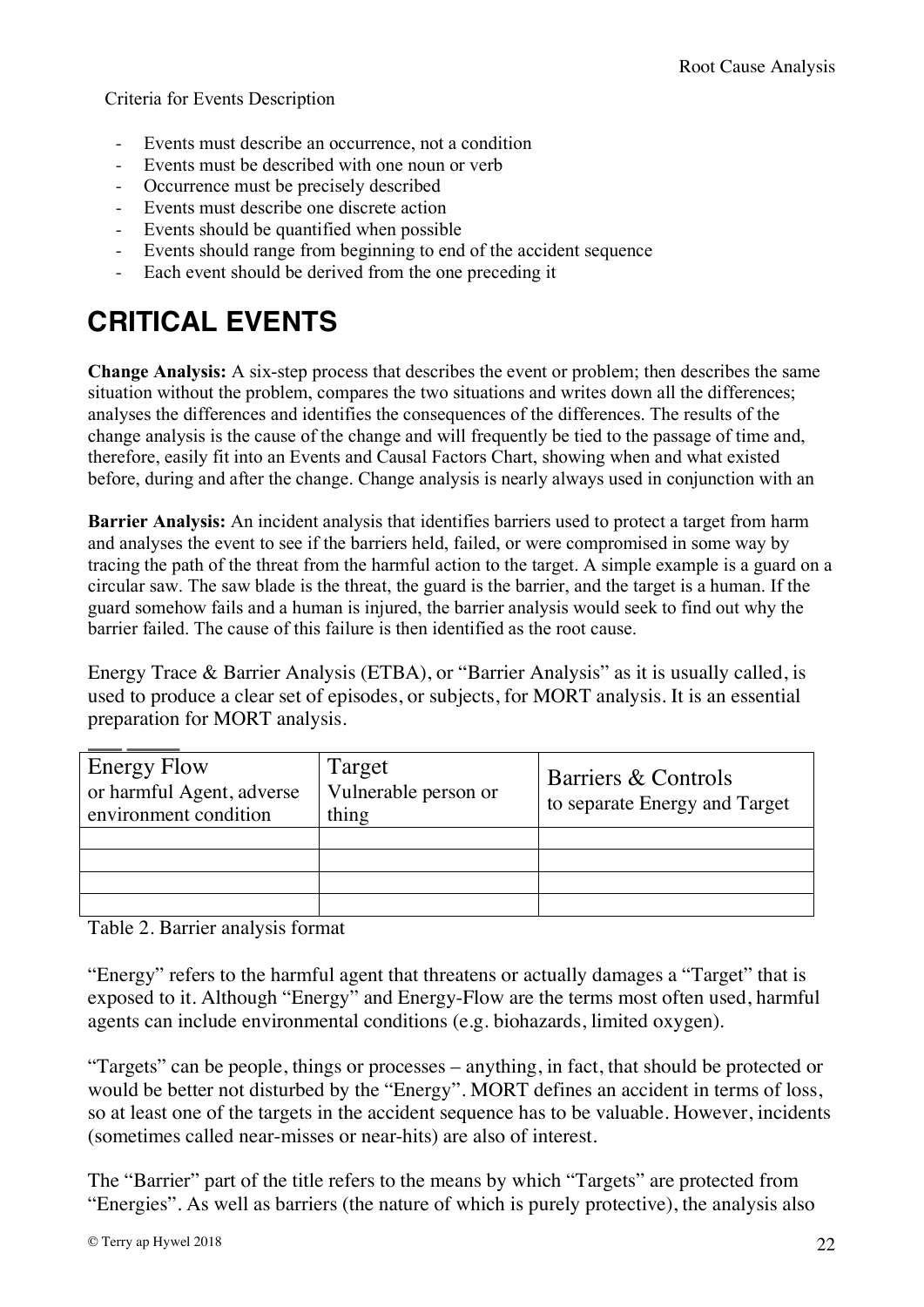focuses on work/process controls as these also provide protection by directing energies (and targets) in a safe manner.

Very often, an accident reveals a number of events where energies met targets in unwanted interactions; Barrier Analysis seeks to trace meticulously all of these interactions and make them available to analysis. This means that a Barrier Analysis table may have several rows, each row corresponding to a distinct episode of energy interaction with a target.

#### **Procedure for Barrier Analysis**

Requirements: Technical understanding of the system in which the incident occurred and enough information about the sequence of events to allow analysis to begin.

Objective: To account for all unwanted exchanges of energies and to make these available to subsequent analysis within the investigation.

Description:

1) Familiarise yourself with available information (including site if accessible)

2) Determine scope: limit to just those interactions producing harm/damage or include near-misses as well?

3) Create three columns (as shown in table 3)

4) Start in the TARGET column and identify a target that was harmed or damaged (or, if you are looking at near-misses, a target exposed to harm). Identify the energy flow (or harmful agent...) that is acting and describe it simply and with precision in the ENERGY FLOW column.

5) Next, consider the BARRIERS and CONTROLS that should have stopped or limited the interaction between Energy and Target.

- 6) Repeat this process for another unwanted energy exchange.
- 7) Review the list of targets for any omissions.

8) Number rows (each row is an episode of energy flow threatening or damaging a target) in chronological order. There should be continuity: do the events follow from one another?

9) Prioritise rows for analysis using MORT (e.g.  $***$  = most important,  $*$  = least important)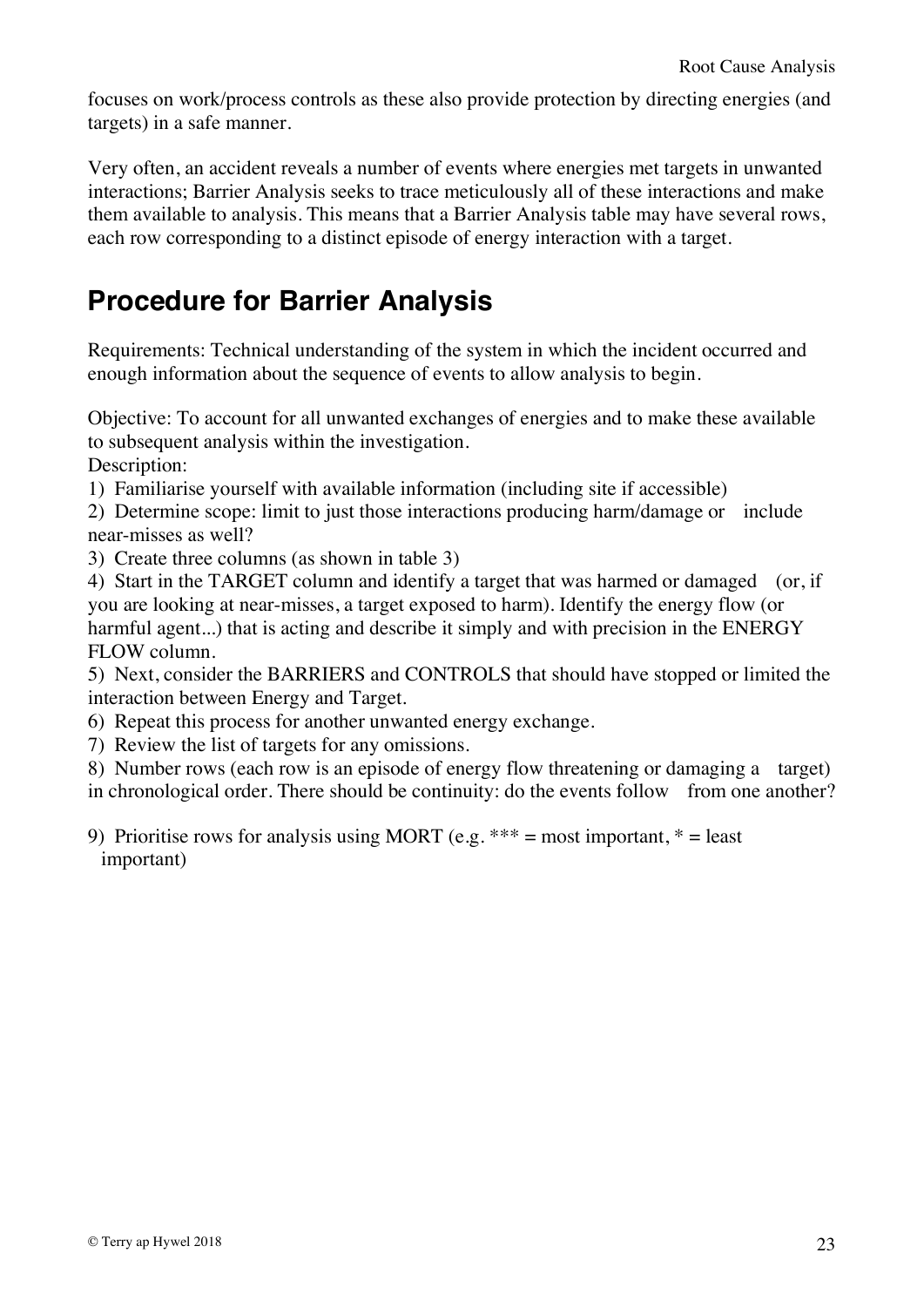| <b>Energy Flow</b><br>or harmful Agent, adverse<br>environment condition                                                                                                                                                                                                                                                                                                                                                              | Target<br>Vulnerable person or thing                                                                                                                                                                                                                                                                                                                                                                                                                                                                                                                                                                                                                                     | Barriers & Controls<br>to separate Energy and Target                                                                                                                                                                                                                                                                                                                                                                                                                                                                                                                                                                                                   |
|---------------------------------------------------------------------------------------------------------------------------------------------------------------------------------------------------------------------------------------------------------------------------------------------------------------------------------------------------------------------------------------------------------------------------------------|--------------------------------------------------------------------------------------------------------------------------------------------------------------------------------------------------------------------------------------------------------------------------------------------------------------------------------------------------------------------------------------------------------------------------------------------------------------------------------------------------------------------------------------------------------------------------------------------------------------------------------------------------------------------------|--------------------------------------------------------------------------------------------------------------------------------------------------------------------------------------------------------------------------------------------------------------------------------------------------------------------------------------------------------------------------------------------------------------------------------------------------------------------------------------------------------------------------------------------------------------------------------------------------------------------------------------------------------|
| These may be energies (and<br>harmful agents) designed<br>to do work in the work<br>process or extraneous<br>energies that act from<br>outside the process.<br>Be meticulous as this stage<br>of the analysis.<br>Energy exchanges can be in<br>the 'reverse direction' (e.g.<br>exposure to cold, loss of<br>pressure).<br>If there are multiple targets<br>for a given energy flow,<br>state each interaction in a<br>separate row. | Targets can be valuable ( <i>i.e.</i> a<br>person or asset) or not. The<br>reason for including targets<br>that have no intrinsic value is<br>to ensure the continuity and<br>completeness of the analysis.<br>Try to identify all targets<br>involved in the incident (this<br>leads to a clear insight into<br>the state of risk control).<br>Every target mentioned<br>should be accompanied by a<br>word or phrase that identifies<br>the attribute altered. E.g.<br>"Smith (bruised arm)", or<br>"Car (near-side door<br>crumpled)".<br>Note that the object or actor<br>that corresponds to a target at<br>one point in the analysis may<br>also play other roles. | Barriers are means of separation<br>present solely for protective<br>purposes. Controls are means of<br>channelling energy or substances to<br>do work (and provide protection as<br>a by-product). Controls also limit<br>the exposure of targets.<br>It is most effective to identify<br>physical barriers (including time $\&$<br>space barriers) and controls that<br>have their effect at the coal<br>face/shop floor. MORT analysis<br>will tease out the procedural and<br>upstream issues; do not force them.<br>Include absent barriers & controls<br>that should have been present<br>according to an explicit standard or<br>justification. |

Table 3. Barrier Analysis Headings, annotated with guidance

#### **ROOT CAUSES**

**Why-Why Chart:** One of many brainstorming methods also known as the "Five-Whys" method. This is the most simplistic root cause analysis process and involves repeatedly asking "why" at least five times or until you can no longer answer the question. Five is an arbitrary figure. The theory is that after asking "why" five times you will probably arrive at the root cause. The root cause has been identified when asking "why" doesn't provide any more useful information. This method produces a linear set of causal relationships and uses the experience of the problem owner to determine the root cause and corresponding solutions.

**Tree Diagrams:** This type of root cause analysis is very common and goes by many names such as Ishikawa Fishbone Diagram, Management Oversight and Risk Tree Analysis (MORT), Human Performance Evaluations System (HPES), and many other commercial brands. These methods use a predefined list of causal factors arranged like a fault tree.

They are sometimes called "Pre-Defined Fault Trees." The American Society for Quality (ASQ) and others often call these categorical methods "Cause-and- Effect Diagrams." All categorisation methods use the same basic logic. The premise is that every problem has causes that lie within a pre-defined set of categories. Ishikawa uses Manpower, Methods, Machinery and Environment as the top-level categories. Each of these categories has sub-categories and sub-sub- categories. For example, within the category of Manpower, we may find Management Systems; within Management Systems we may find Training; and within Training we may find Training Less Than Adequate; and so on. These methods ask you to focus on one of the categories such as People and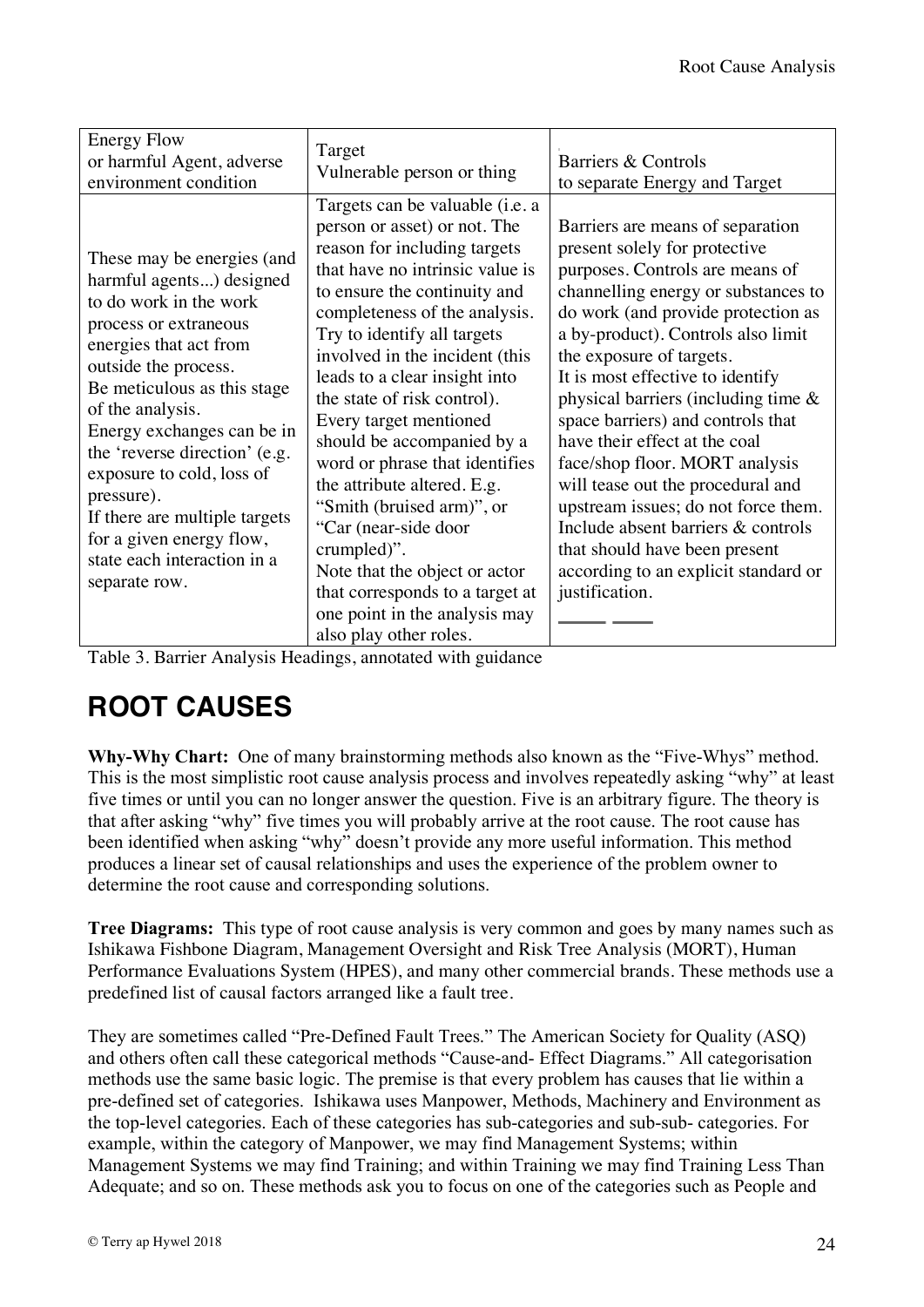in reviewing what you know of your event choose some causal factors from the pre- defined list provided. Each categorical method has its own list of causal factors.

After reviewing the list for each category, you are asked to vote on which causal factors most likely caused your problem. After some discussion, the most likely ones are voted on and called root causes. Solutions are then applied to these "root causes" to prevent recurrence. Each commercial brand has a different definition of root cause, but it is generally a cause that you are going to attach a solution to that prevents recurrence. Some of these methods refer to themselves as "Expert Systems" and also provide pre-defined solutions for your problems.

**Storytelling Method:** This is not really a root cause analysis *method* but is often passed off as one, so it is included for completeness. It is the single most common incident investigation method and is used by nearly every business and government entity. It typically uses predefined forms that include problem definition, a description of the event, who made a mistake, and what is going to be done to prevent recurrence. There is often a short list of root causes to choose from so a Pareto chart can be created to show where most problems come from.

**Realitycharting:** A simple causal process whereby one asks why of a defined problem, answers with at least two causes in the form of an action and condition, then asks why of each answer and continues asking why of each stated cause until there are no more answers. At that time, a search for the unknown is launched and the process is repeated several times until a complete cause and effect chart, called a Realitychart, is created showing all the known causes and their interrelationships. Every cause on the chart has evidence to support its existence or a "?" is used to reflect an unknown and thus a risk. All causes are then examined to find a way to change them with a solution that is within your control, prevents recurrence, and meets your goals and objectives. The result is clear causal connections between your solutions and the defined problem. Because all stakeholders can see these causal relationships in the Realitychart, buy-in of the solutions is readily attained.

### **MORT ANALYSIS**

Good investigations are built on a secure picture of what happened. MORT analysis needs this as a basis. Analysis using an appropriate "sequencing" method such as Events & Conditional Factors Analysis (ECFA+) can be effective and provides a detailed picture of the events comprising the accident. Using Energy Trace and Barrier Analysis is the way to connect MORT analysis to the events of the accident. Therefore, as soon as the factual picture allows it, carry out an Energy Trace and Barrier Analysis.

#### Procedure for MORT Analysis

Requirements:

Two people (ideally) Technical Understanding of system in which incident occurred Sufficient description of sequence of events to allow analysis to begin MORT Charts and coloured pens – Red, Blue, Green Means to keep notes of: "blue" items for further enquiry; justification for "red" and

"green" items.

Objective: To understand how specific targets were exposed to harm, damage or unwanted change and to explain this in terms of risk management.

#### Description

1) Choose an event from your Barrier Analysis and write it on the MORT chart above SA1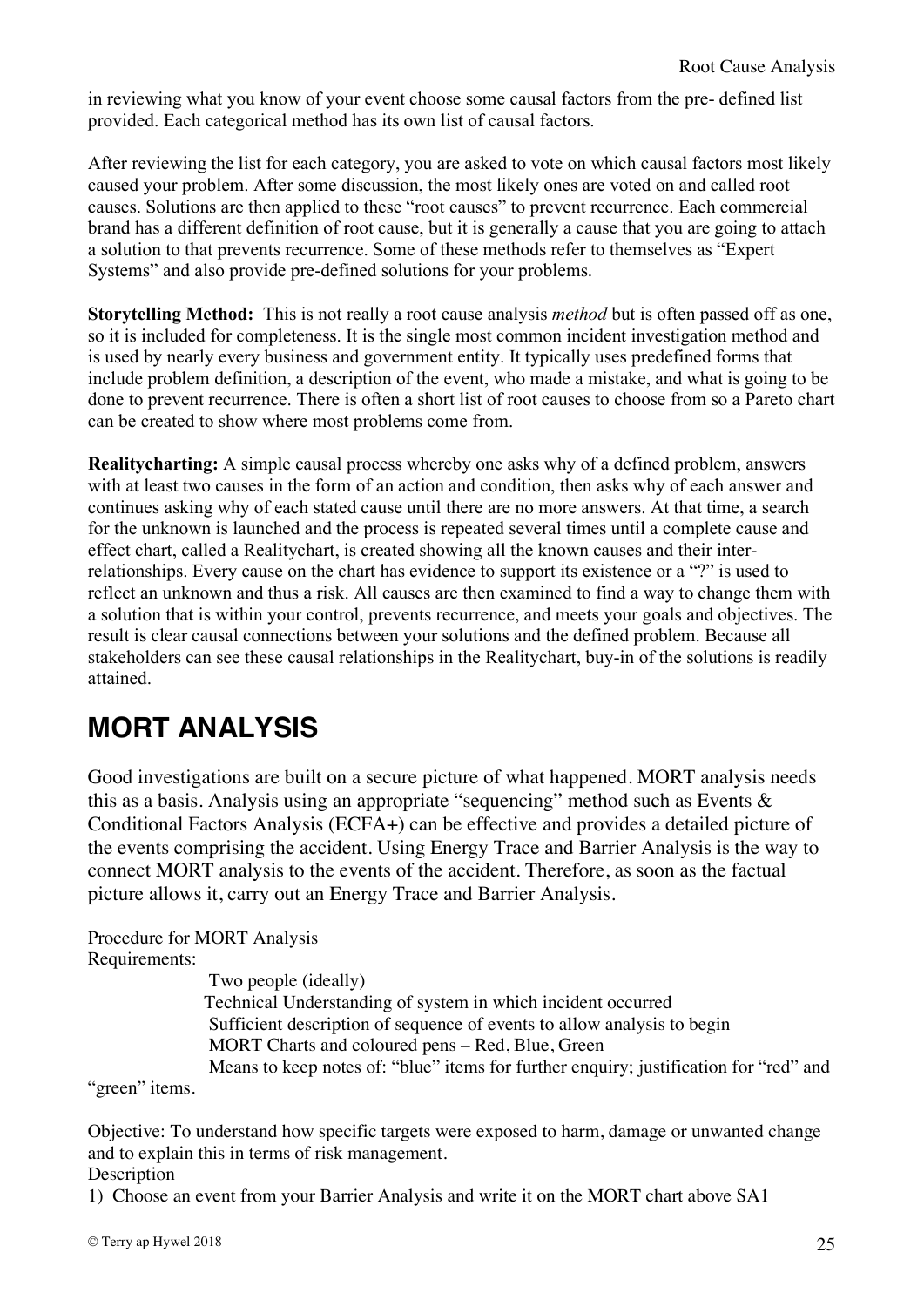"Incident"

- 2) Perform SA1 analysis
- a) Begin at SB1 ("Harmful energy flow...")
- b) Above SB1, state the energy flow
- c) Proceed through chart top to bottom, left to right, as shown in Figure 6

i) Code RED (applicable and a contributory factor) or GREEN (applicable but did not contribute to the accident) only with evidence and an explicit standard of judgement. Cross out with BLACK if a branch is not applicable.

- ii) Code BLUE if evidence or required standard is uncertain
- iii) Maintain your list of further enquiries as you go
- iv) Write any provisional Assumed Risks into the table on the MORT Chart
- d) Explore M-branch either
- i) Ad-hoc, during SB3 analysis, or ii) When SB3 ("Controls & Barriers LTA") completed

3) If needed, choose another event from your Barrier Analysis a) Use fresh MORT chart b) Repeat step 2

- 4) When all required SA1 analyses are complete
- a) Note on the barrier analysis an events that have not been subject to MORT analysis
- b) Move to SA2 Amelioration
- c) Move to M-Branch and explore (adhoc or in sequence) in the light of the SA2 analysis
- d) Review Provisional Assumed Risks
- 5) Review MB4 (Risk Management Assurance Programme) in the light of the analysis so far
- 6) Review the M-branch issues, taking the overview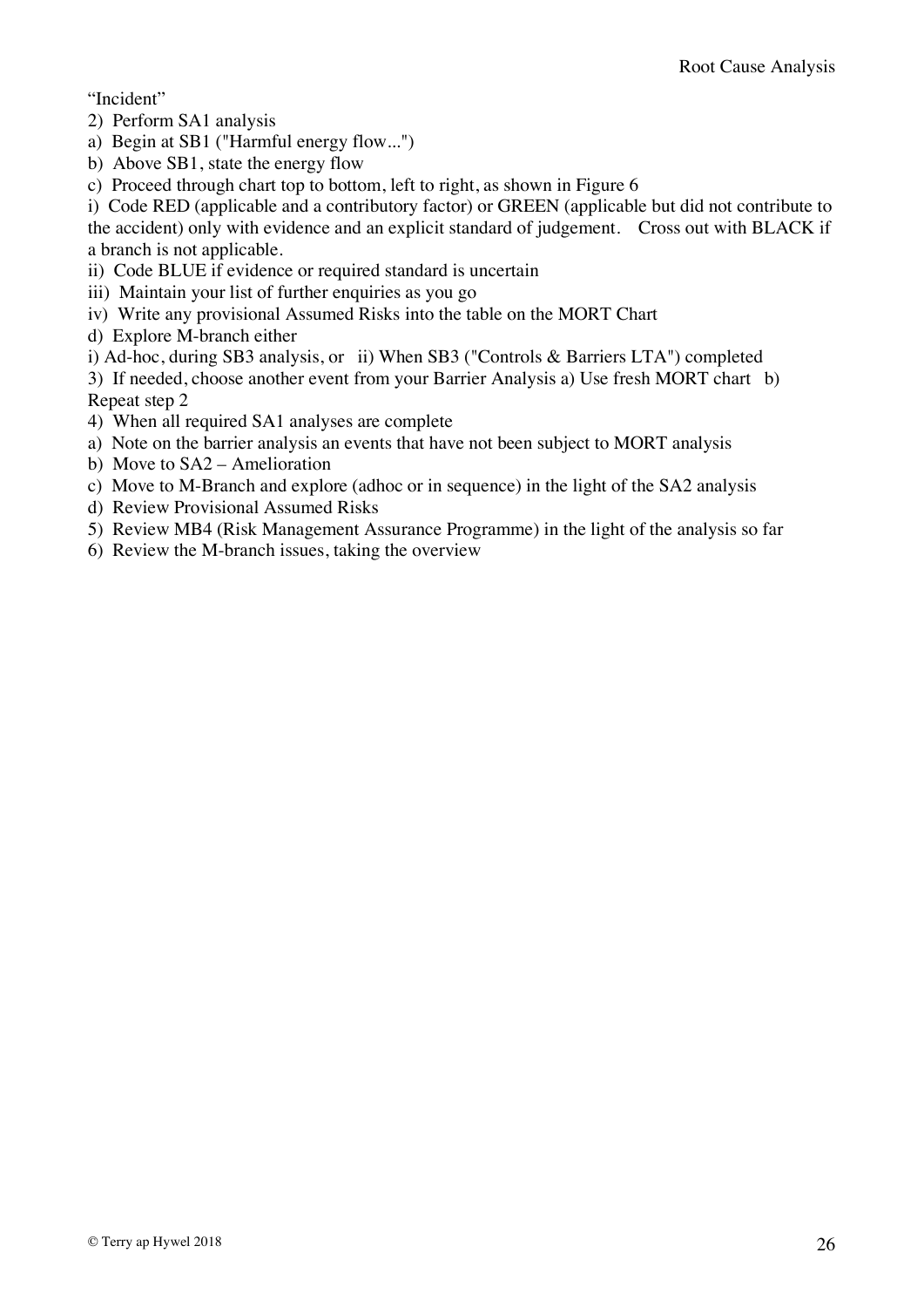### **TECHNIC (TECHNIQUE) OF OPERATIONS REVIEW (TOR)**

#### **Overview**

TOR analysis was initially developed by Weaver (1973) as a training tool to assist with the prevention of incidents. It has subsequently found application as an investigatory technique for the identification of root causes associated with incidents and accidents.

TOR analysis is presented in a work sheet format. It is a group technique requiring participants to progress through the work sheet answering yes or no to a series of questions. A condition of TOR analysis is that the group reaches a consensus on the answers to the questions.

TOR analysis was utilised for over a decade by policy holders of a US insurance company before being made commercially available.

#### Structure

The TOR worksheet is divided into eight functional areas, namely:

- 1. Coaching
- 2. Responsibility
- 3. Authority
- 4. Supervision
- 5. Disorder
- 6. Operational
- 7. Personality Traits
- 8. Management.

Between five and eight numbered statements of systemic failures are listed under each functional area. To the right of each statement is a series of numbers. This is a system of cross referencing and the numbers direct the analysis team to other related statements.

Down the middle of the work sheet are listed all of the reference numbers of the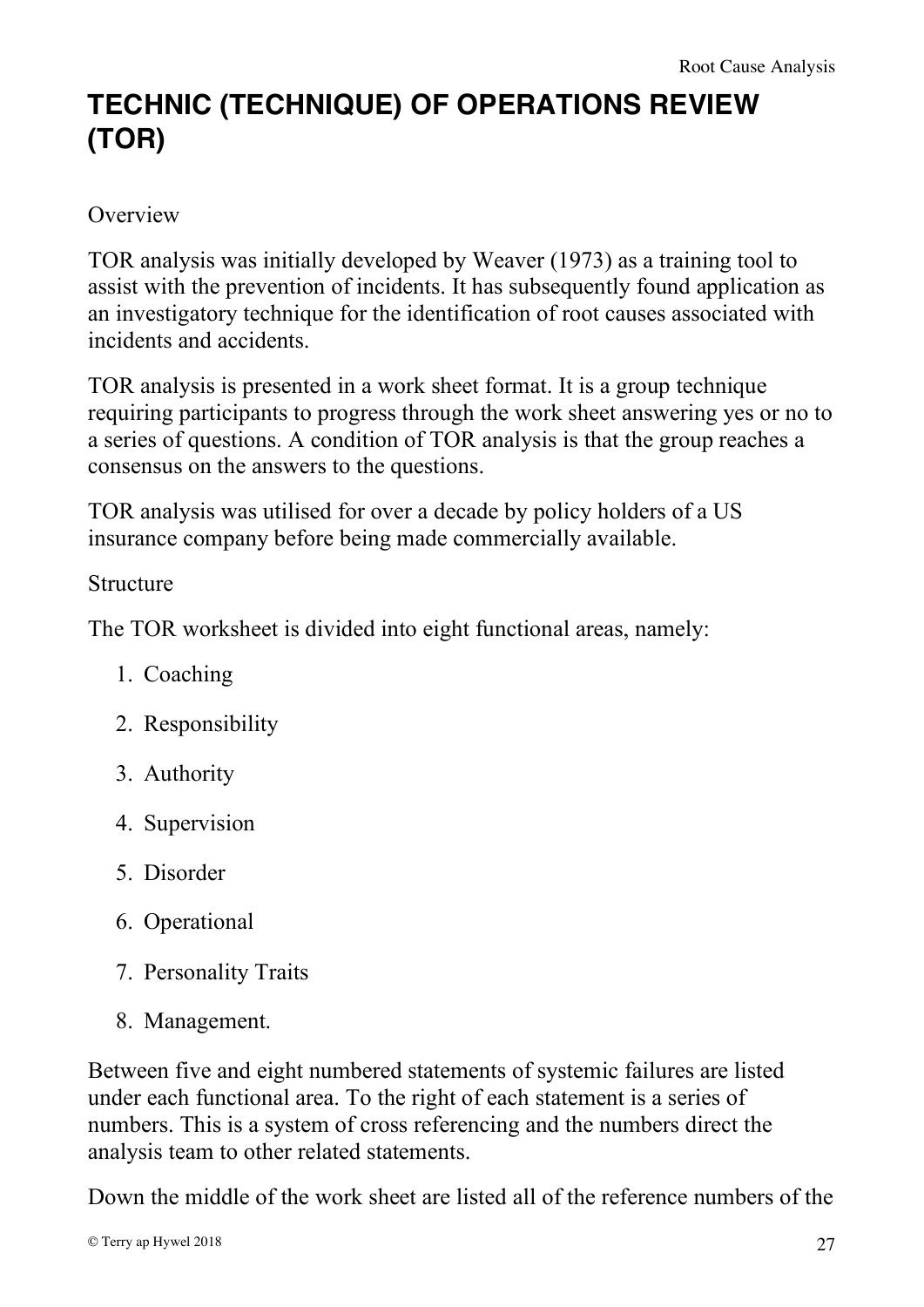statements of systemic failures. This is used as a checklist to quickly appraise whether all the statements have been considered.

Conducting an Analysis

TOR analysis is generally described as a group technique (Hallock and Weaver, 1990; Weaver, 1987) although it could be conducted by an individual.

Once an incident has occurred and the facts concerning the incident identified, these facts may be analysed using TOR analysis. If a group approach is to be used, then members of the group need to be selected and a leader chosen from within the group to direct the analysis and keep it moving. There are four basic steps in the TOR analysis process:

- Establish the facts.
- Trace the root causes.
- Eliminate insignificant causes.
- Identify realistic actions.

Establish the Facts

Within the group the facts of the incident must first be established, understood and agreed. Once this has been achieved the group is ready to move on to the next stage.

Trace the Root Causes

To begin tracing the systemic failures through the TOR worksheet the group must decide on the prime (or main) error that caused or allowed the incident to happen. The TOR worksheet is centred on the management and supervisory factors in an operating system. It is necessary for the group to come to a consensus on this start point. An example of a prime error could be 'Failure to investigate and apply lessons learned from similar mishaps'.

Having identified the prime error, the leader circles the reference number on the trace guide within the work sheet and underlines all those numbers that are cross referenced by the prime error. These are known as possible contributing factors and are drawn from the original functional areas. The group considers all the possible contributing factors and decides whether or not they were relevant to the particular incident being investigated. The group leader then circles the numbers on the trace guide of those possible contributing factors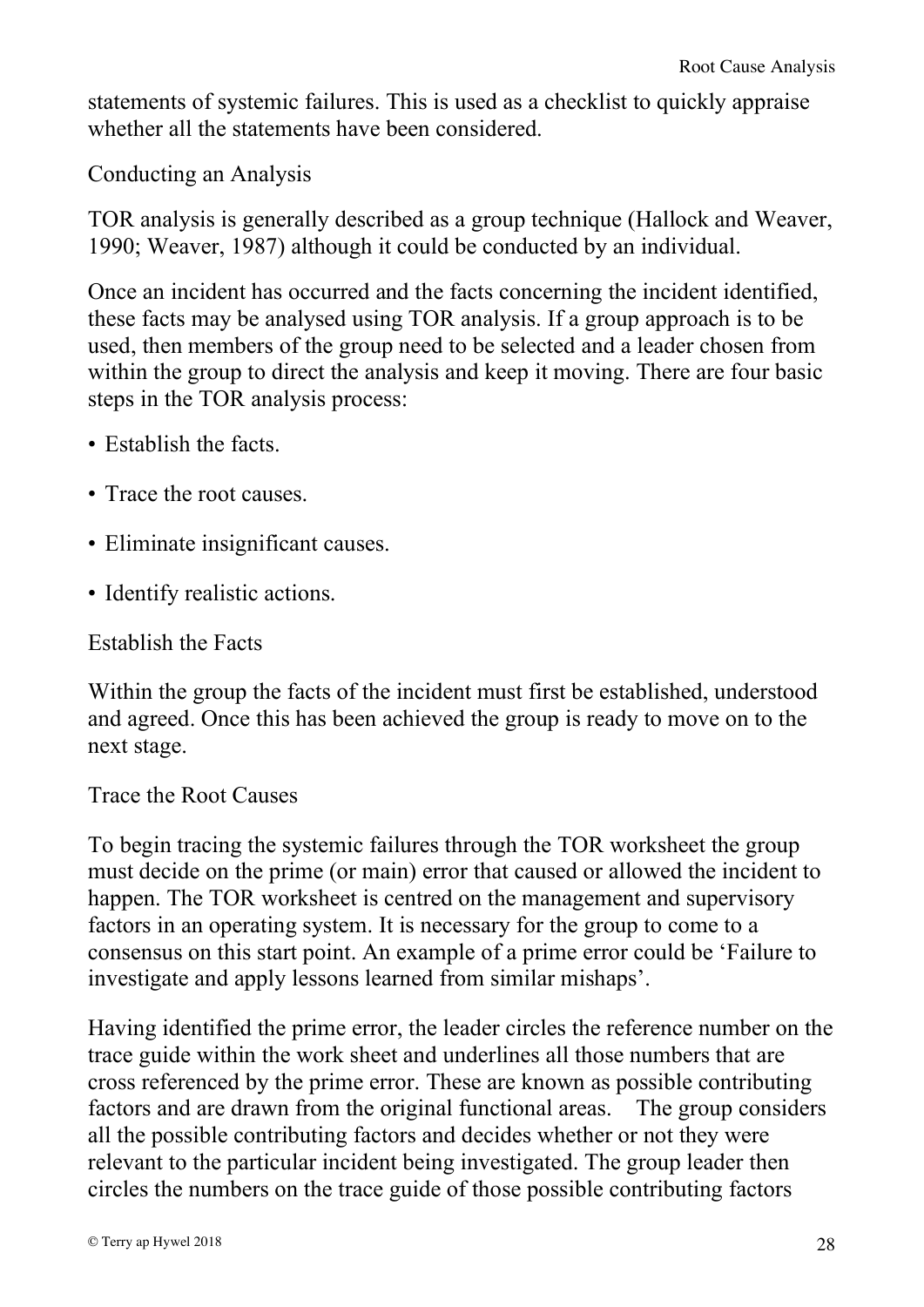considered to be relevant and crosses out those that are not. The group then repeats this process for the factors cross referenced by those possible contributing factors considered relevant. This process continues until the trail is exhausted. The circled factors represent the identified root causes to the particular incident.

#### Eliminate Insignificant Causes

Once the tracing process has been completed the group may be left with a list of ten or more root causes that were judged to have contributed to the incident. The group must now discuss these in more detail to reduce the list to a more manageable size by assessing the significance of the factors identified.

#### Identify Realistic Actions

When the problem areas have been identified and reviewed, the group must then identify realistic corrective actions that can be taken. If the group consists of employees from the shop floor not all the actions will be under their immediate control. It is for the group leader to raise the issues identified to more senior management through the appropriate organisational channels e.g. reporting forms, safety committees etc.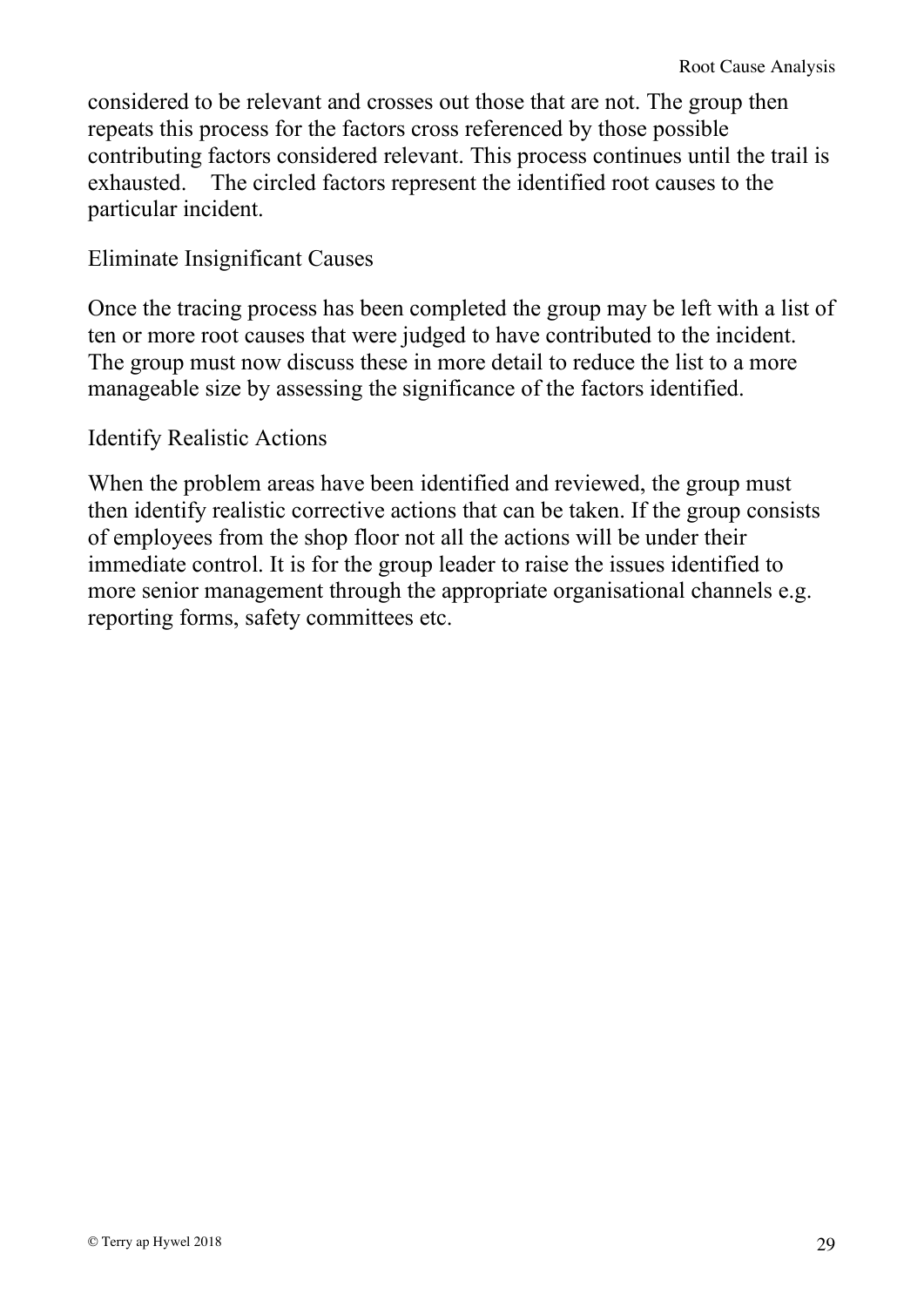### **TOR WORKSHEETS**

### **1. Coaching**

| 10. | Unusual situation, failure to coach (new man, tool, equipment,     | 44, 24, 62     |
|-----|--------------------------------------------------------------------|----------------|
|     | process, material, etc.)                                           |                |
| 11. | No instruction. No instruction available for particular situation  | 44, 22, 24, 80 |
| 12. | Training not formulated or need not foreseen                       | 24, 34, 86     |
| 13. | Correction. Failure to correct or failure to see need to correct   | 42, 20, 30     |
| 14. | Instruction inadequate. Instruction was attempted but result shows | 15, 16, 42     |
|     | it didn't take.                                                    |                |
| 15. | Supervisor failed to tell why                                      | 44, 24, 83     |
| 16. | Supervisor failed to listen                                        | 11,81          |
| 17. |                                                                    |                |
| 18. |                                                                    |                |
| 19. |                                                                    |                |

### **2. Responsibility**

| 20.               | Duties and tasks not clear                                          | 44, 34, 14, 53 |
|-------------------|---------------------------------------------------------------------|----------------|
| 21.               | Conflicting goals                                                   | 80             |
| 22.               | Responsibility, not clear or failure to accept                      | 26, 14, 54, 82 |
| 23.               | Dual responsibility                                                 | 47, 34, 13     |
| 24.               | Pressure of immediate tasks obscures full scope of responsibilities | 36, 12, 51     |
| 25.               | Buck passing, responsibility not tied down                          | 44             |
| 26.               | Job description inadequate                                          | 80,86          |
| $\overline{27}$ . |                                                                     |                |
| 28.               |                                                                     |                |
| 29.               |                                                                     |                |

### **3. Authority (Power to Decide)**

| 30.               | Bypassing, conflicting orders, too many bosses                      | 44, 13         |
|-------------------|---------------------------------------------------------------------|----------------|
| 31.               | Decision too far above the problem                                  | 36, 83, 85     |
| 32.               | Authority inadequate to cope with the situation                     | 81,83          |
| 33.               | Decision exceeded authority                                         | 20, 26, 14     |
| 34.               | Decision evaded, problem dumped on the boss                         | 36, 14, 85     |
| 35.               | Orders failed to produce desired result. Not clear, not understood, | 40, 46, 13, 15 |
|                   | or not followed                                                     |                |
| 36.               | Subordinates fail to exercise their power to decide                 | 26, 12, 83, 85 |
| $\overline{37}$ . |                                                                     |                |
| 38.               |                                                                     |                |
| 39.               |                                                                     |                |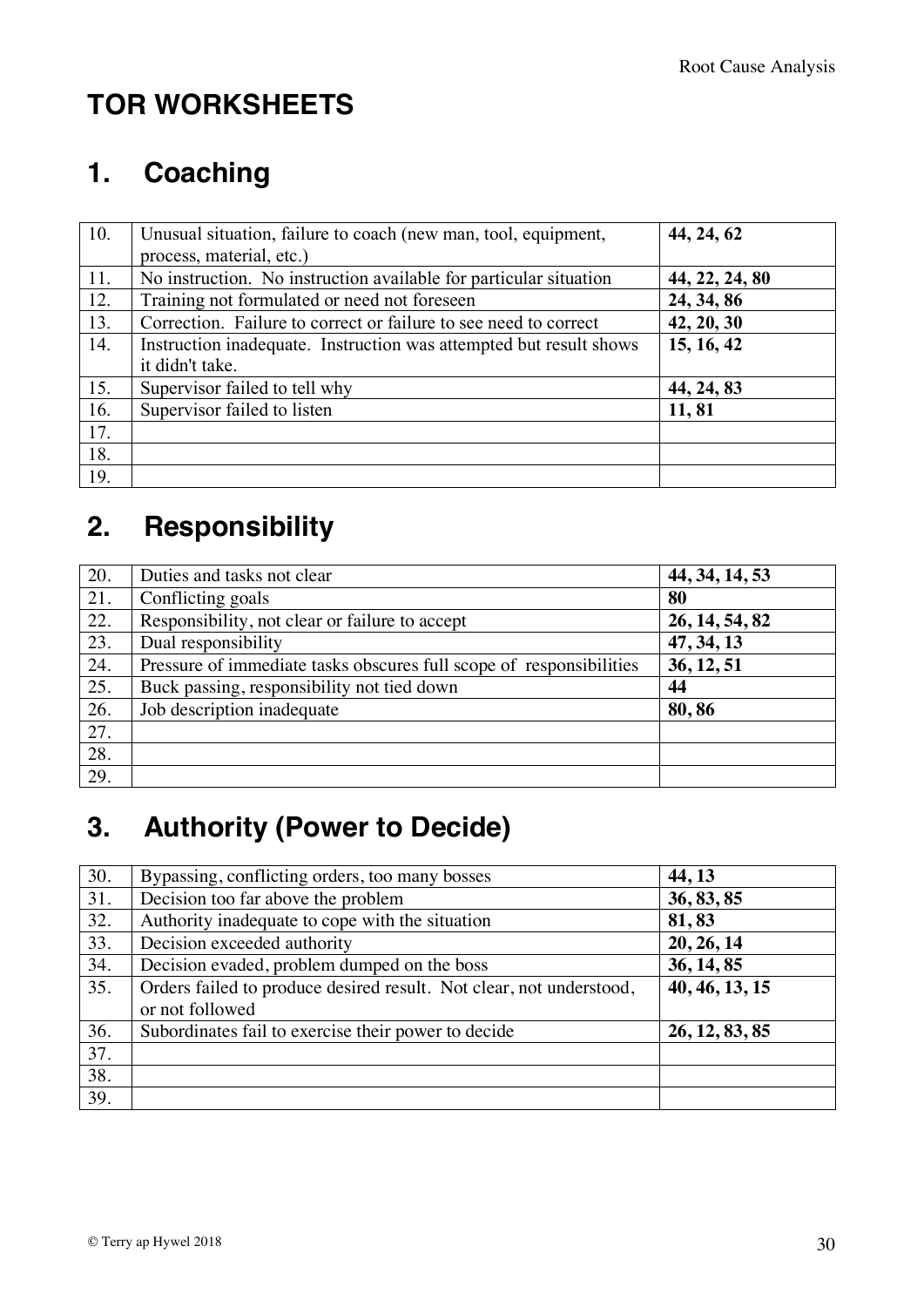### **4. Supervision**

| 40. | Morale. Tension, insecurity, lack of faith in the supervisor and the | 15, 56, 64, 80 |
|-----|----------------------------------------------------------------------|----------------|
|     | future of the job                                                    |                |
| 41. | Conduct. Supervisor sets poor example                                | 13,84          |
| 42. | Unsafe Acts. Failure to observe and correct                          | 24, 11, 52     |
| 43. | Rules. Failure to make necessary rules, or to publicise them.        | 25, 36, 12, 52 |
|     | Inadequate follow-up and enforcement. Unfair enforcement or          |                |
|     | weak discipline                                                      |                |
| 44. | Initiative. Failure to see problems and exert an influence on them   | 22, 34, 30     |
| 45. | Honest error. Failure to act, or action turned out to be wrong       | 10, 12, 15, 81 |
| 46. | Team spirit. Men are not pulling with the supervisor                 | 40, 21, 56     |
| 47. | Co-operation. Poor co-operation. Failure to plan for co-ordination   | 23, 25, 15, 66 |
| 48. |                                                                      |                |
| 49. |                                                                      |                |

### **5. Disorder**

| 51. | Work Flow. Inefficient or hazardous layout, scheduling,<br>arrangement, stacking, piling, routing, storing, etc.                        | 41, 24, 31, 80 |
|-----|-----------------------------------------------------------------------------------------------------------------------------------------|----------------|
| 52. | Conditions. Inefficient or unsafe due to faulty inspection,<br>supervisory action, or maintenance                                       | 21, 32, 14, 86 |
| 53. | Property loss. Accidental breakage or damage due to faulty<br>procedure, inspection, supervision, or maintenance                        | 43, 20, 80     |
| 54. | Clutter. Anything necessary in the work area. (Excess materials,<br>defective tools and equipment, excess due to faulty work flow, etc. | 44, 36, 80     |
| 55. | Lack. Absence of anything needed. (Proper tools, protective<br>equipment, bins, scrap barrels, janitorial service, etc.)                | 44, 36, 80     |
| 56. | Voluntary compliance. Work group sees no advantage to<br>themselves                                                                     | 40, 15, 41     |
| 57. |                                                                                                                                         |                |
| 58. |                                                                                                                                         |                |
| 59. |                                                                                                                                         |                |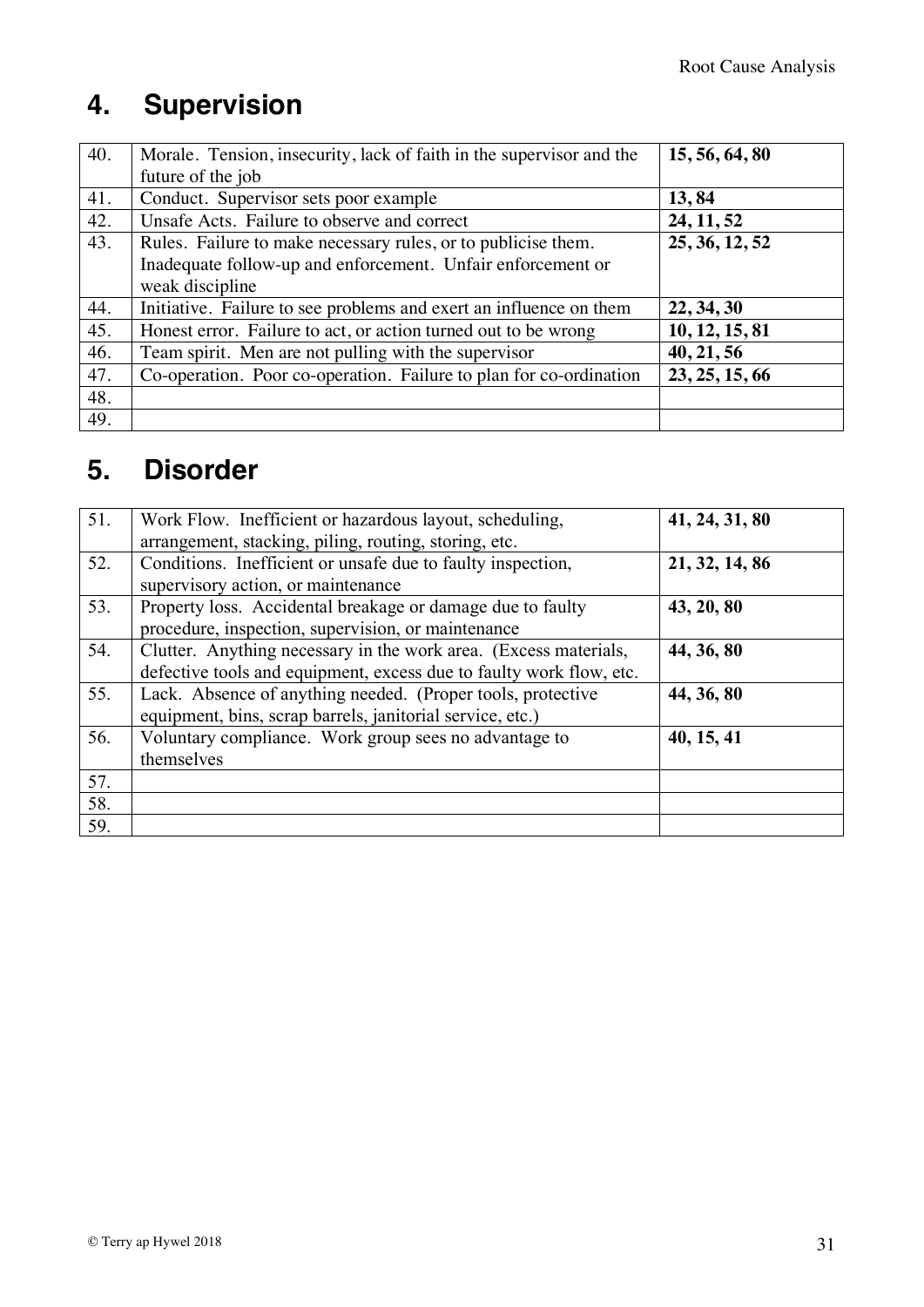### **6. Operational**

| 60. | Job procedure. Awkward, unsafe, inefficient, poorly planned         | 44, 32     |
|-----|---------------------------------------------------------------------|------------|
| 61. | Work load. Pace too fast, too slow, or erratic                      | 44, 51, 63 |
| 62. | New procedure. New or unusual tasks or hazards not yet              | 43, 44     |
|     | understood                                                          |            |
| 63. | Short handed. High turnover or absenteeism                          | 80, 40, 61 |
| 64. | Unattractive jobs. Job conditions or rewards are not competitive    | 81, 46     |
| 65. | Job placement. Hasty or improper job selection and placement        | 80, 86     |
| 66. | Co-ordination. Departments inadvertently create problems for each   | 45, 35, 13 |
|     | other (production, maintenance, purchasing, personnel, sales, etc.) |            |
| 67. |                                                                     |            |
| 68. |                                                                     |            |
| 69. |                                                                     |            |

### **7. Personal Traits (When accident occurs)**

| 70. | Physical condition - strength, agility, poor reaction, clumsy, etc.  | 44, 26, 65 |
|-----|----------------------------------------------------------------------|------------|
| 71. | Health - sick, tired, taking medicine                                | 44, 24, 65 |
| 72. | Impairment - amputee, vision, hearing, heart, diabetic, epileptic,   | 44, 24, 65 |
|     | hernia, etc.                                                         |            |
| 73. | Alcohol - (if definite facts are known)                              | 80         |
| 74. | Personality - excitable, lazy, goof-off unhappy, easily distracted,  | 44, 13     |
|     | impulsive, anxious, irritable, complacent, etc.                      |            |
| 75. | Adjustment - aggressive, show-off, stubborn, insolent, scorns advice | 44, 13     |
|     | and instruction, defies authority, antisocial, argues, timid         |            |
| 76. | Work habits - sloppy. Confusion and disorder in work area.           | 44, 13     |
|     | Careless of tools, equipment and procedure                           |            |
| 77. | Work assignment - unsuited for this particular individual            | 42, 65     |
| 78. |                                                                      |            |
| 79. |                                                                      |            |

#### **8. Management**

| 80. | Policy. Failure to assert a management will prior to the situation at<br>hand                | 24, 81, 83 |
|-----|----------------------------------------------------------------------------------------------|------------|
| 81. | Goals. Not clear, or not projected as an 'action image'                                      | 83, 86     |
| 82. | Accountability. Failure to measure or appraise results                                       | 36         |
| 83. | Span of attention. Too many irons in the fire. Inadequate<br>development of subordinates     | 12,86      |
| 84. | Performance appraisals. Inadequate or dwell excessively on short<br>range performance        | 20, 65     |
| 85. | Mistakes. Failure to support and encourage subordinates to exercise<br>their power to decide | 36         |
| 86. | Staffing. Assign full or part-time responsibility for related functions                      | 66         |
| 87. |                                                                                              |            |
| 88. |                                                                                              |            |
| 89. |                                                                                              |            |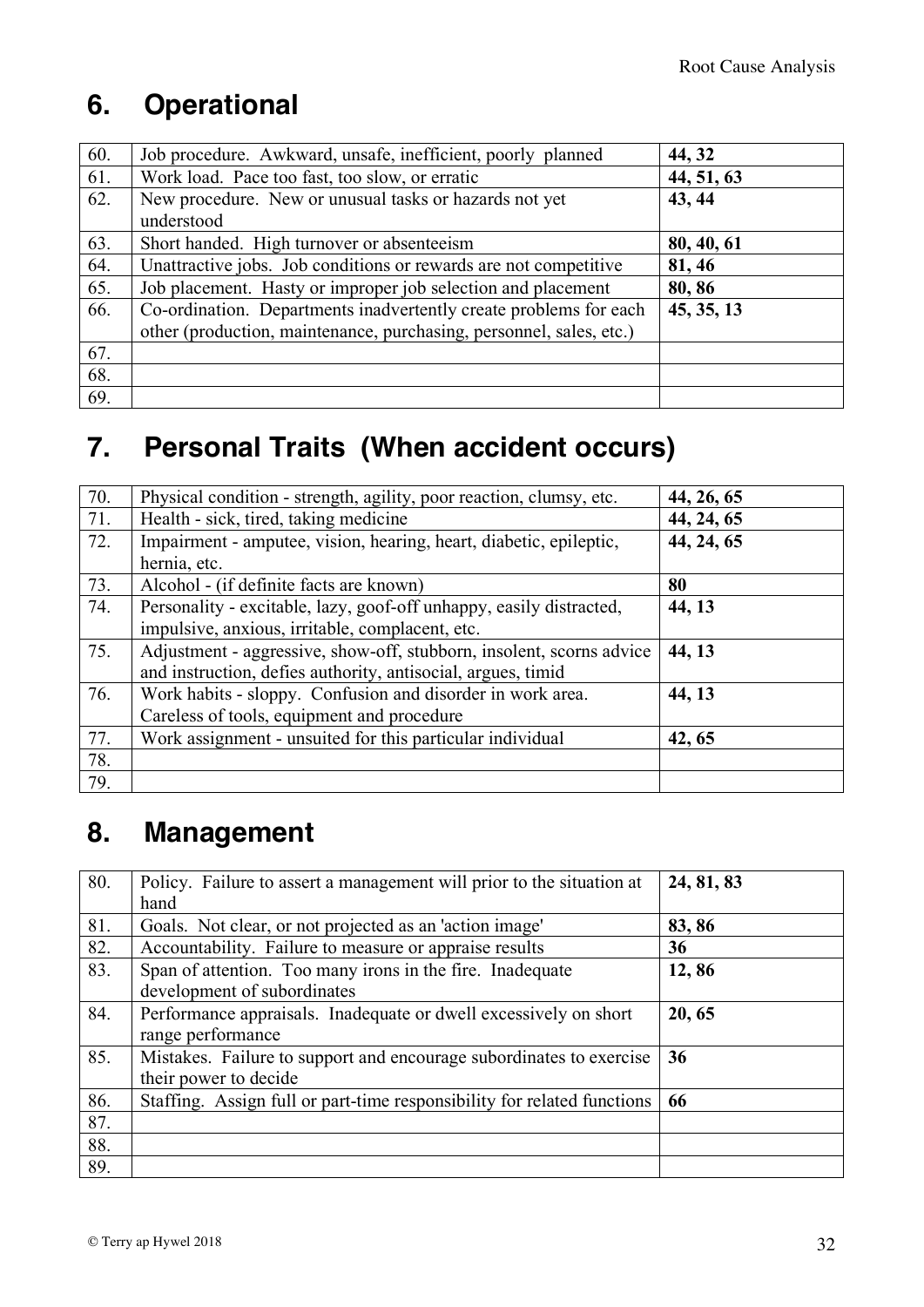Root Cause Analysis

| Coaching        | 10 | 11 | 12 | 13 | 14 | 15 | 16 | 17 | 18 | 19 |
|-----------------|----|----|----|----|----|----|----|----|----|----|
| Responsibility  | 20 | 21 | 22 | 23 | 24 | 25 | 26 | 27 | 28 | 29 |
| Authority       | 30 | 31 | 32 | 33 | 34 | 35 | 36 | 37 | 38 | 39 |
| Supervision     | 40 | 41 | 42 | 43 | 44 | 45 | 46 | 47 | 48 | 49 |
| Disorder        |    | 51 | 52 | 53 | 54 | 55 | 56 | 57 | 58 | 59 |
| Operational     | 60 | 61 | 62 | 63 | 64 | 65 | 66 | 67 | 68 | 69 |
| Personal Traits | 70 | 71 | 72 | 73 | 74 | 75 | 76 | 77 | 78 | 79 |
| Management      | 80 | 81 | 82 | 83 | 84 | 85 | 86 | 87 | 88 | 89 |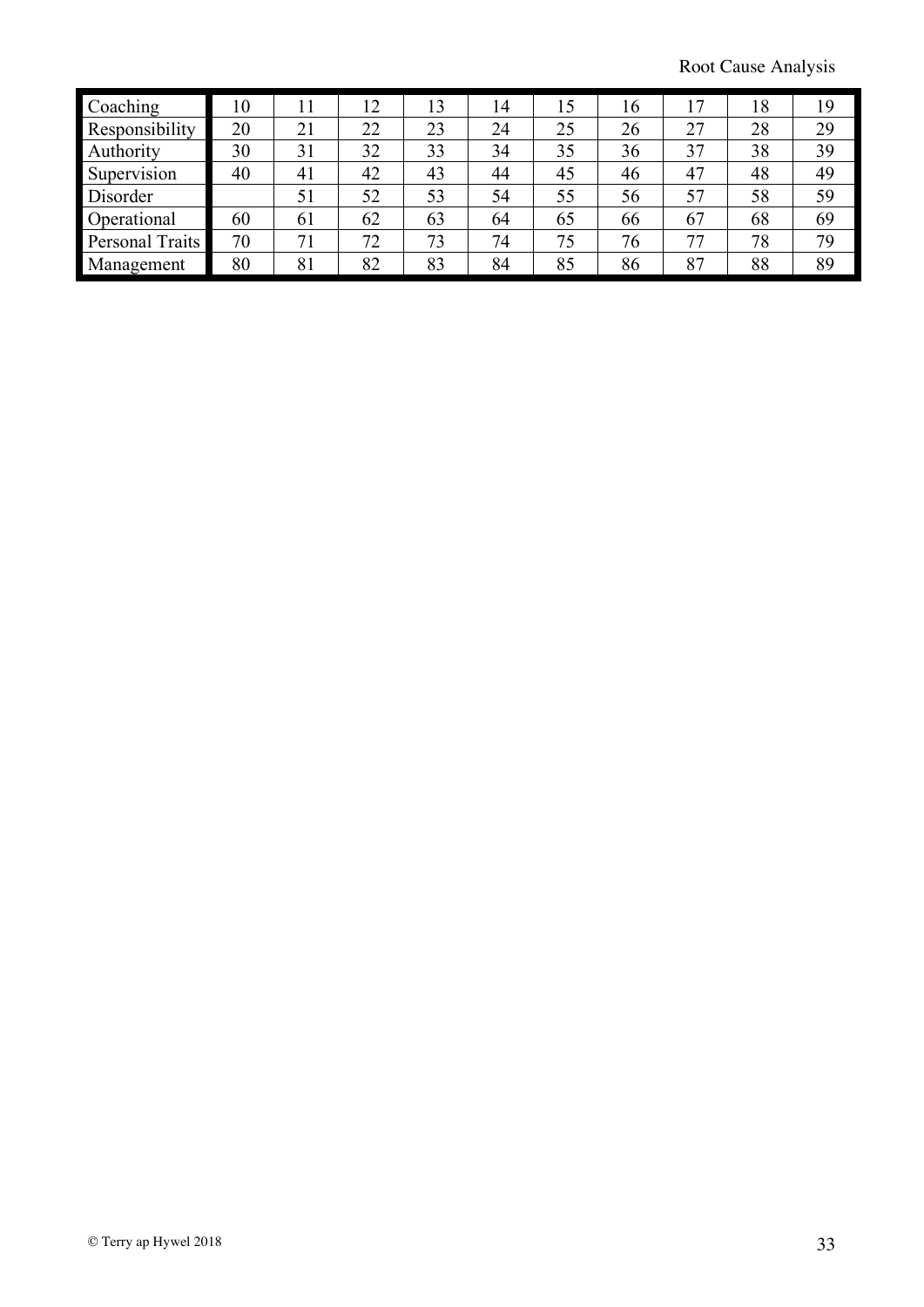#### **Self Assessment Questions - Accident Prevention And Investigation**

| SAQ1 | Define: | An accident |  |  |
|------|---------|-------------|--|--|
|      |         |             |  |  |

- (ii) An incident
- (iii) A hazard
- SAQ2 Complete the missing 'dominoes'
	- $A = ?$  $B =$  Underlying Causes  $C = ?$  $D = Accident$ <br> $E = ?$  $=$  ?

SAQ3 List the following accident prevention techniques in order i.e. most proactive first, most reactive last – which domino(es) does each tackle?

- analysis of injury statistics developing safety policies accident investigation inspections audits
- SAQ4 List four reasons for investigating accidents.